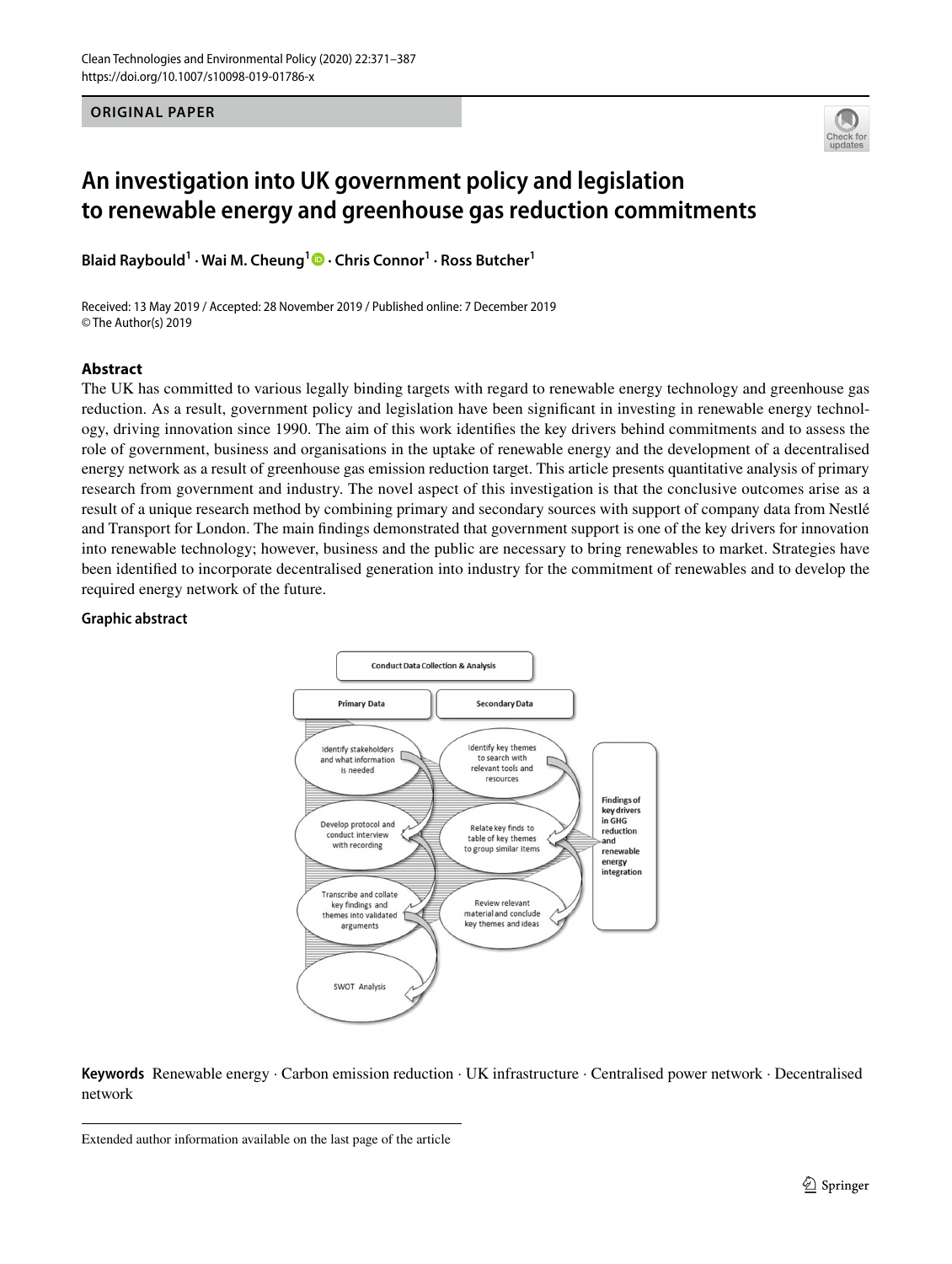| <b>Abbreviations</b> |                                                |
|----------------------|------------------------------------------------|
| AD                   | Anaerobic digestion                            |
| <b>CDP</b>           | Carbon disclosure project                      |
| DG                   | Decentralised energy                           |
| <b>DSR</b>           | Demand side response                           |
| <b>BEIS</b>          | Department for Business, Energy and Industrial |
|                      | Strategy                                       |
| <b>DECC</b>          | Department of energy and climate change        |
| <b>ESCos</b>         | Energy service companies                       |
| <b>EU ETS</b>        | <b>EU Emissions Trading System</b>             |
| <b>FiTs</b>          | Feed-in-tariffs                                |
| <b>GHG</b>           | Greenhouse gas                                 |
| <b>GDP</b>           | Gross domestic product                         |
| <b>LCOE</b>          | Levelised cost of energy                       |
| Ofgem                | Office of Gas and Electricity Markets          |
| <b>OECD</b>          | Organisation for Economic Co-operation and     |
|                      | Development                                    |
| <b>PV</b>            | Photovoltaics                                  |
| <b>PPA</b>           | Power purchase agreement                       |
| <b>RE100</b>         | Renewable Energy 100                           |
| R <sub>O</sub>       | Renewables Obligation                          |
| <b>SMEs</b>          | Small and medium enterprises                   |
| <b>STA</b>           | Solar Trade Association                        |
| <b>SWOT</b>          | Strength, Weakness, Opportunity, Threat        |
| TfL                  | <b>Transport for London</b>                    |
| <b>ULEZ</b>          | Ultra-low emissions zone                       |
| <b>VRE</b>           | Variable renewable energy                      |
| YoY                  | Year-on-year                                   |
|                      |                                                |

### **Introduction**

With the carbon crises growing in damaging capability, there is the necessity to turn to greener energies and cleaner ways of generating and using power (Ellabban et al. [2014\)](#page-15-0). The carbon footprint is a measure of the exclusive total amount of carbon dioxide emissions that is directly and indirectly caused by an activity or is accumulated over the life stages of a product' (Werdmann and Minx [2008\)](#page-16-0). Government, business and other organisations have their part to play in renewables. Each organisation takes a diferent approach to tackling the carbon issue, and the motivations behind the actions have been theorised and argued. The renewable industry is growing at a fast pace, and this is predicted to increase over the next ten years (Gielen et al. [2019](#page-15-1)). The advantages and disadvantages of various methods of energy generation are present in large amounts, and data analysis of this area could help inform investment decisions to drive environmental sustainability and fnancial savings.

The UK has committed to various legally binding contracts which set out obligation to reduce greenhouse gas (GHG) emissions and implement renewable energy technology. Government cannot implement required changes on their own, but a collective effort is needed. The UK government has set out a plan to 2050 in the Clean Growth Strategy which acknowledges the need for the private sector to bring renewable energy to market (BEIS [2017a](#page-14-0)).

The UK infrastructure has been built around a centralised power network, with the majority of the energy coming from large fossil fuel power plants connected to a vast transmission network (Kaundinya et al. [2009](#page-15-2)). The integration of renewable energy technology into the power network will inevitably reduce the UK's dependency on fossil fuel generators. This investigation aims to understand the changes needed to facilitate the power network of the future.

The purpose of this research is to investigate government, business and other organisations commitments and actions in greenhouse gas reduction and renewable energy power generation in the UK. This will provide an understanding of how the UK is collectively combatting climate change and the challenges faced across diferent sectors. Key aspects will be to critically assess the benefits and challenges of onsite and offsite energy generation, to demonstrate how technologies can be integrated into the UK energy infrastructure most efficiently to provide a recommendation for businesses and government on commitments and direction in renewable energy technology implementation. The layout of this paper is as follows: the background of government policy, legislation and roles of diferent organisation within the UK are investigated. This follows by the research methodology and case studies. Finally, discussions and conclusion of the research fndings are presented.

### **Relevant literature**

Renewable power generation technologies can offer virtually no carbon emissions and are becoming increasingly cost competitive (Simons and Cheung [2016\)](#page-15-3). In 2016, 165 GW renewable power capacity was implemented around the world, which accounted for approximately two-thirds of the total net new power capacity (Ozoemena et al. [2018\)](#page-15-4). This decrease in price has resulted in an increase in renewable generation technologies, particularly in solar photovoltaics (PV) and wind (IEA [2017\)](#page-15-5). The support policies put into place by government and organisations have had a large part to play in renewable production; however, the renewable economy has a direct impact on the rate of acceptance.

A report from the Department for Business, Energy and Industrial Strategy (BEIS) indicates a large decrease in the levelised cost of energy (LCOE) of renewables since the previous 2013 assessment (BEIS [2016a](#page-14-1)). The report also shows that onshore wind and large-scale solar generation will have a lower LCOE than combined cycle gas turbine generation (BEIS [2016a](#page-14-1)).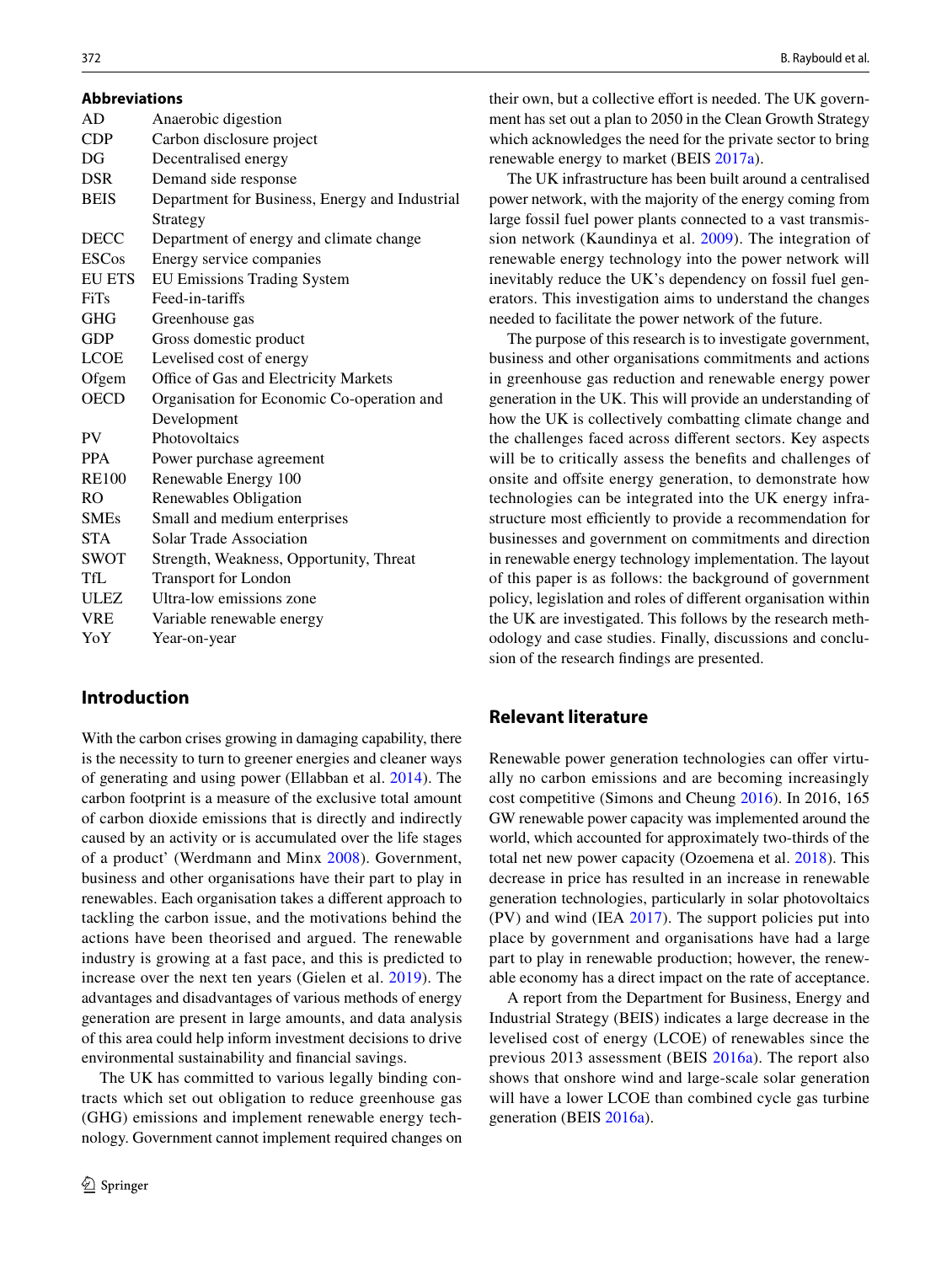In 2016, coal, oil and gas accounted for 54% of the UK's total energy generation, whilst nuclear supplied 20% and renewable energy supplied 25% (Energy-UK [2017](#page-15-6)). Many of the coal power stations that were built in the UK are approaching the end of their life, and these stations can be decommissioned or regenerated. Fossil fuel stations can be converted into renewable energy plants with capital investment. Where applicable, renewable technology could potentially replace some of the existing infrastructure; substituting traditional fossil fuel plants with low-carbon alternatives (Mardoyan and Braun [2015](#page-15-7)).

Between 1990 and 2016, it is estimated that greenhouse gas emissions in the UK have fallen from approximately 800 to 470 MtCO2e. This reduction of over 300 MtCO2e has not been accredited to a single particular source; however, at certain points it may be possible to speculate what the key drivers of the change were.

The UK commitment to carbon reductions is set out in the 2009 EU Renewable Energy Directive (Maroušek et al. [2015\)](#page-15-8), which imposes to achieve 15% of its energy consumption from renewable energy sources by 2020; this includes 30% of all electricity generation to be from renewables (Directive 2009/28/EC [2009\)](#page-15-9). Furthermore, by 2050 the UK has committed to carbon emission reductions of 80%.

Since 2010, Feed-in-tarifs (FiTs) have been in efect and are used to incentivise investment into small scale renewable electricity generation. Generators of less than 5 MW can install renewable generation technology and export energy to the grid which would be viable for payment from the FiT. Between 2010 and 2016, almost 6000 MW of capacity was added and confrmed on the FiT scheme (UK Government [2016](#page-16-1)), and between 2010 and 2015, there was a 35% reduction in emissions from the power sector, with further predicted success in low-carbon generation for 2020 (BEIS [2016b](#page-14-2)). However, within the report it identifes that direct savings from some governmental policies are difficult to quantify.

The EU Emissions Trading System (EU ETS [2018\)](#page-15-10) is another policy based on a cap and trade principle which drives emissions down over time and promotes investment in green energy. This policy currently limits emissions from more than 11,000 heavy energy using installations. The EU Climate Action group identifes that 'robust policies at EU and country level and the application of lowcarbon technologies have contributed to carbon reductions. Evaluations confrm that innovation on renewable energy and energy efficiency has been the main driver behind the emission reductions in recent years, while the shift between economic sectors has had a marginal efect (European Com-mission [2017](#page-15-11))'.

Business and industrial processes in the UK have accounted for approximately 25% of the total reduction in GHG emissions since the 1990 baseline, with a total

reduction of 83.2 MtCO2e across the two sectors (BEIS [2018a\)](#page-14-3). Today, the business and industry sector accounts for over 50% of the electricity used in the UK representing the largest consumption of electricity across all sectors (BEIS [2017b\)](#page-14-4). Energy expenditure contributes to a large proportion of a company's costs, with the average industrial business in the UK spending £7346 on electricity (Business Energy [2018\)](#page-14-5). Energy saving can therefore contribute to cost savings, resulting in higher operating profts. It is estimated that by 2030, £6 billion could be saved through investment in cost-effective energy-efficient technologies (BEIS [2017a\)](#page-14-0).

Environmental sustainability has become part of some leading organisations market strategies. An increase in media attention around climate change and corporate responsibility has been found to have a statistically signifcant efect on public opinion (Brulle et al. [2012\)](#page-14-6), and corporate social responsibility campaigns have been proven to enhance people perceptions of sponsor image, reputation and credibility (Pfau et al. [2008\)](#page-15-12). This could be an opportunity for corporations to build brand recognition and increase reputation through implementing carbon reduction across the value chain. Jolly [\(2014](#page-15-13)) argues that an increase in revenue and expansion of markets is driven by the motivation that a green economy brings. For example, Siemens Real Estate saved approximately £4 million in 2012 through reduced energy costs, reducing emissions by a further 17,000 t of  $CO<sub>2</sub>$  (Epstein and Buhovac [2008](#page-15-14)).

As well as having the potential to increase the uptake of renewable energy generation in the UK, DG (decentralised generation) has been suggested as a key opportunity for UK government to react to the ageing electricity infrastructure and forecast capacity constraints; rather than replacing the centralised infrastructure like for like, there is the opportunity to redesign the infrastructure to incorporate a decentralised network with signifcant benefts. It is estimated that up to £50 billion may be needed to invest in the UK energy network to provide energy security for a future that has increasing demand for electricity (Strbac et al. [2016](#page-15-15)). The increased provision of a decentralised network has been explored as an opportunity to reduce the cost of a network capacity upgrade.

DG (also known as distributed energy) difers from the traditional centralised energy network. Rather than large power plants providing the grid with energy which is then transported through transmission cables across the country, a DG network typically consists of a single standing or small array of electricity generation devices between 1 kW and 5 MW which are located close to where the energy is being consumed (Ho et al. [2015](#page-15-16)). The generator can be connected to the electricity grid to export excess energy for payment (Chmutina and Goodier [2014\)](#page-14-7). Industrial energy users wanting to generate electricity can do so via onsite and offsite energy generation. As previously discussed, energy price volatility is expected to cause an increase in prices and DG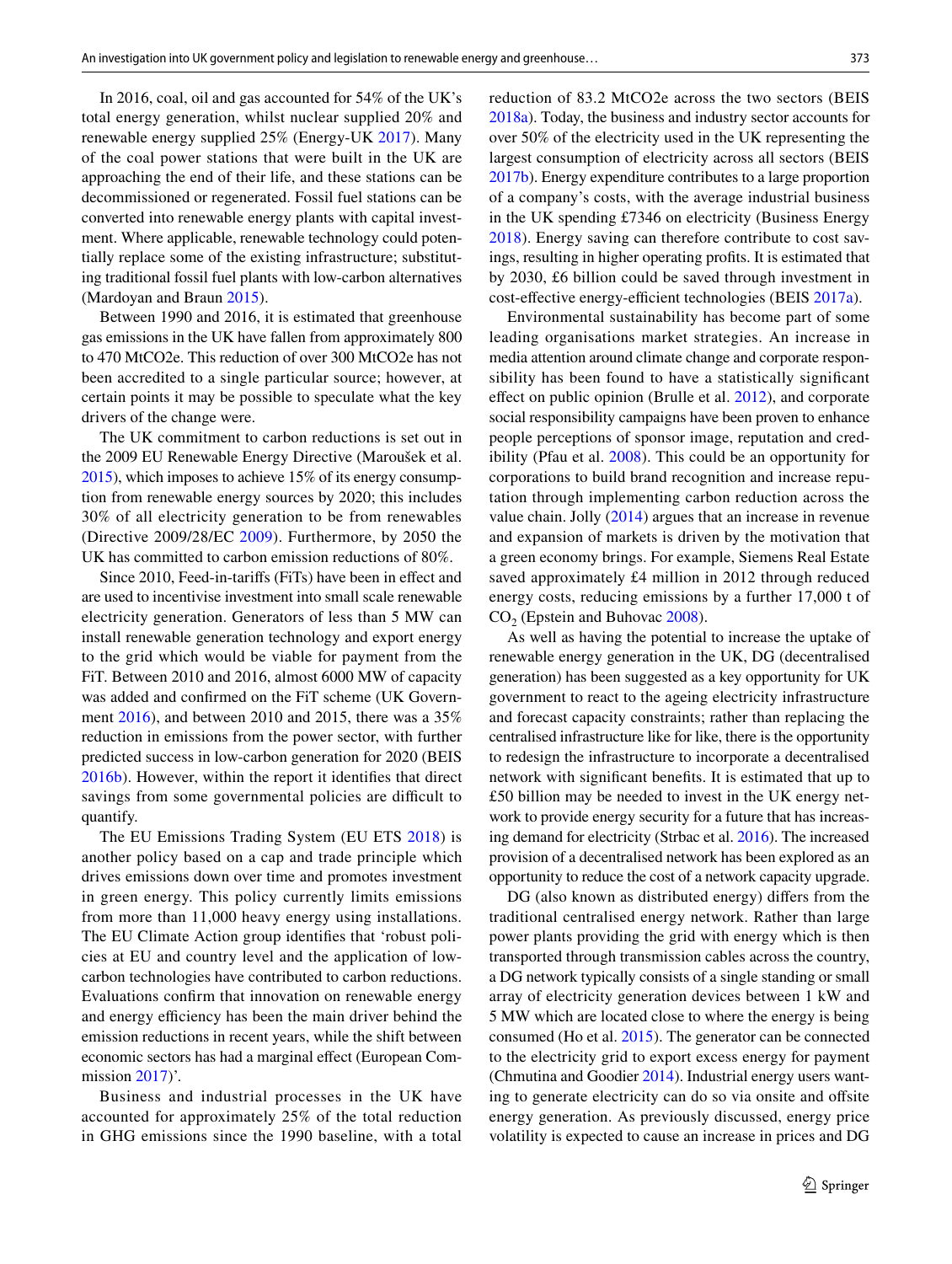has been argued as a way to mitigate the risk of market price fuctuation to provide a stable price and energy security (Carley [2009](#page-14-8)). Typically, wind, solar, biomass heating and anaerobic digestion have been installed as onsite renewable technologies which can also add beneft to cost savings and energy security (Jolly [2014\)](#page-15-13).

A few challenges exist with onsite DG; for example, high levels of initial investment, time and resource allocation to the project, lack of expertise in energy management and physical footprint of technology (Berkes [2009](#page-14-9)). Although it may be possible to install an anaerobic digestion (AD) system onsite to provide some of the total energy required in industry, larger operations such as a wind farm will require lots of space and licensing (Maroušek et al. [2018](#page-15-17)). This has led to some corporations implementing an offsite generation approach.

With an increase in electricity demand and supply, a smart grid could provide support for energy management at a local level, being an ancillary service to demand shifting and renewable DG (DECC [2014\)](#page-15-18). The innovation aims to enable a more fexible system where generators can communicate in real time with consumers, and vice versa, with incentives to use energy away from peak time thus mitigating risk of network congestion (Energy and Climate Change Committee [2016\)](#page-15-19).

Demand side response (DSR) has been identifed as a potential to delivering a secure energy future (Ho et al. [2013\)](#page-15-20). DSR can mitigate risk by shifting demand where there are constraints or opportunities within the electricity network (Chen and Yin [2017](#page-14-10)). The DECC have concluded that the cost of deployment of DSR schemes would be made economically viable (Strbac et al. [2012](#page-15-21)). It is estimated that in the UK, the DSR potential of industrial and commercial consumers is between 4 and 30% of their corresponding peak demand, totalling 15% of fexible demand resources by 2030 (Imperial College London and Element Energy [2014](#page-15-22)).

From the literature fndings, several knowledge gaps have been identifed:

- The UK government has made multiple incentives, both positive and negative, around carbon emissions. There is a need to investigate the efectiveness of government policy and the limitations.
- The key incentives behind renewable energy generation are difficult to place definitively. This research investigated specifc organisations committed to renewable energy, identifying the key benefts and incentives of carbon reduction.
- This work also investigated the benefts and challenges of onsite and offsite DG from an industry perspective and offers a conclusion on what strategies could be used to implement DG technologies for business to reduce emissions and beneft fnancially.
- 374 B. Raybould et al.
	- The benefits and challenges associated with the introduction of a decentralised network and smart grid is being assessed in this research, and conclusions made to help strategic direction for business and industry.

A methodology is needed to investigate these missing elements which are discussed in the following section. The novel aspect of this investigation is that the conclusive outcomes arise as a result of a unique research method by combining primary and secondary sources with support of company data from Nestlé and Transport for London.

### **Methodology**

The research primarily utilises qualitative research from primary and secondary sources to identify key trends and motivations with regard to the key drivers of renewable energy and carbon reduction. This methodology is considered a valid technique when conducting research that is not numerical, but rather verbal and descriptive.

As seen in Fig. [1,](#page-3-0) the overall approach is divided into two stages, namely primary data and secondary data gatherings:

1. Primary data gathering is used to identify companies of whom are willing to participate in in-depth, one to one interviews. These focus sessions were conducted with multiple professionals working in industry and government.



<span id="page-3-0"></span>**Fig. 1** Research approach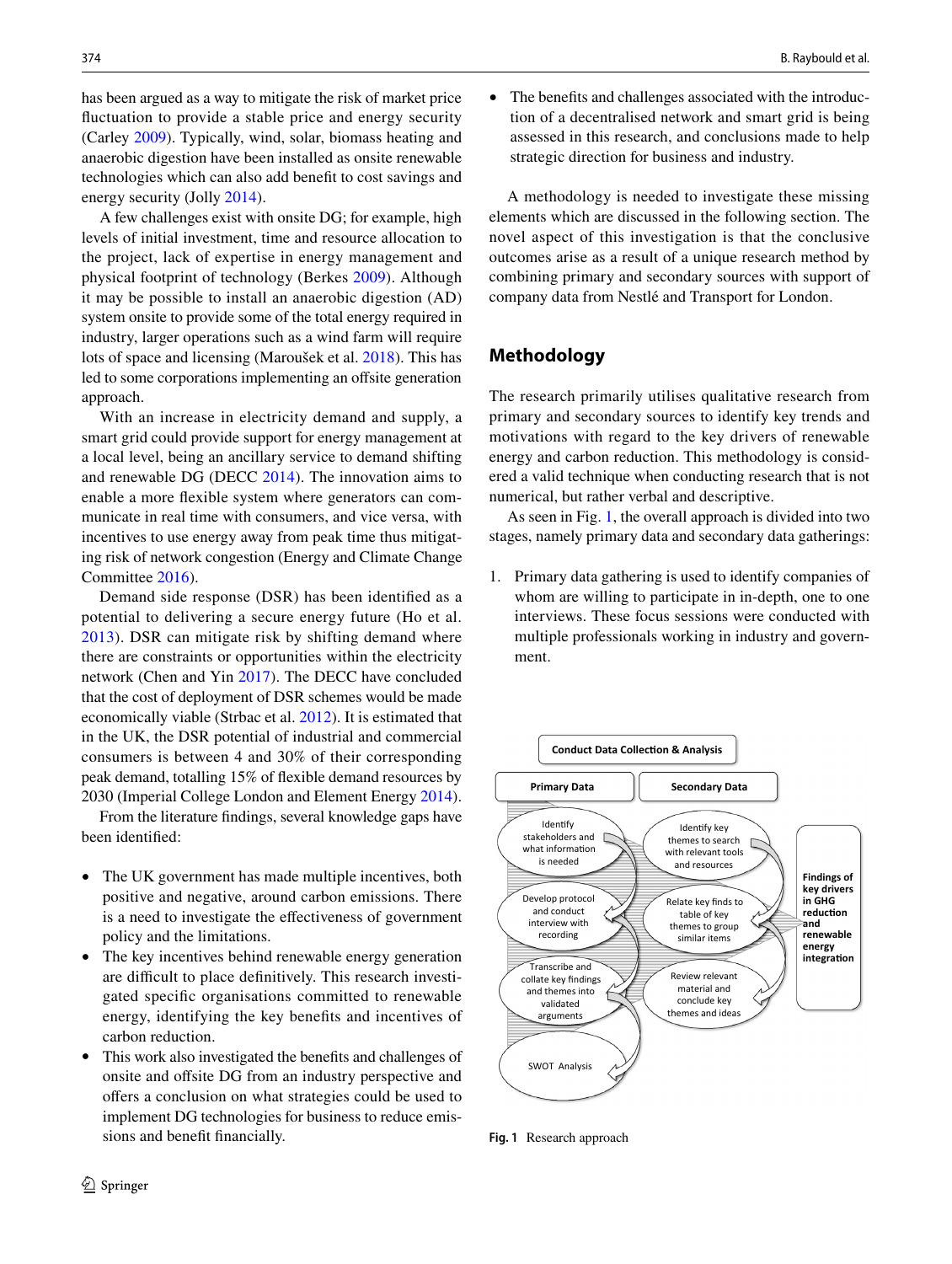2. Secondary sources were analysed to provide additional views in relation to the research. These sources were used to verify, falsify or contextualise information sourced from primary research (Stewart and Kamins [1993](#page-15-23)).

#### **Primary research**

An exploratory, in-depth interview is appropriate to ascertain detailed information about a person's thoughts relevant to the general aims and objectives of a research topic (Gill-ham [2005](#page-15-24)). The interview is used to demonstrate organisation-specifc drivers in relation to GHG reduction and renewable energy technology and will distinguish the diferent views of the various organisations. The process follows a tried and tested method, with the key instrument being the interviewer.

- Identify stakeholders
- Identify potential sources of information—what is needed
- Develop an interview guide that lists questions or issues to be explored during the interview
- Ensure ethical research standards are followed
- Conduct pilot interview to ensure the proposed interview will investigate the research statement effectively
- Set up interviews with stakeholders
- Conduct interview, recording all information electronically
- Transcribe data
- Verify any information necessary through further research
- Analyse data and interpret into report

The interviews were conducted with UK-based companies Nestlé and Transport for London. Each interview takes about 40 min. Role of interviewees ranges from customer and marketing manager, and head of sustainability. Additionally, there was an anonymous interviewee whose role is the chairman of company A.

The advantage of an in-depth interview is the ability to get more detailed data surrounding the topic, from professionals working in the industry. A key disadvantage is that interviewees may be naturally biased towards their organisation due to their stake in the work carried out. Therefore, focus is on open-ended questions around the total environment to try to eliminate bias (Boyce and Palena [2006](#page-14-11)). It is also key to build up a rapport with the interviewee to get the most valuable information (Given [2008](#page-15-25)).

A SWOT analysis was used to offer a strategy for business and government in relation to decentralised generation implementation. This initially involved gaining primary research from professionals working in the industry via a general conversation to generate a map of strengths, opportunities, weaknesses and threats. This individual contribution was an attempt to gain a broad range of answers and remove dominant views and bias that could have resulted from a group discussion. Once all answers were mapped, the total list was sent out to the participants to rate each option from 1 to 5, where 5, for example, was an opportunity not to be missed and 1 was an opportunity that was not viable. An average was drawn, and those options above and equal to 3 were identifed and put forward. Strategies were then applied to relevant factors. These can be identifed in ["Appendix"](#page-12-0).

#### **Secondary research**

Goodwin [\(2012](#page-15-26)) argues that secondary analysis can be used in the absence of, or as a supplement to primary research. Throughout this research, secondary research is used to highlight areas where primary research could offer more insight and also to verify and falsify primary research. Secondary research allows quantitative analysis of the large amount of data including statistical analysis and policy review.

One of the main reasons the proposed method deploys a secondary research approach is because primary research involves the generation of data, whereas secondary research uses primary research as a source for data analysis. Secondary research was from relevant sources including books, journals, articles and reports. Bibliographic databases and search engines were used to explore key themes. Key themes such as renewable obligation for energy generators, comparing emissions in the energy sector, greenhouse gas emissions by sector and these key sources were then added to a spreadsheet which was split into diferent categories. Each category was then analysed, validated and summarised to present a conclusion within the article. For example, in the next section under "[Result and fndings](#page-4-0)", Figs. [3](#page-5-0), [4,](#page-6-0) [5,](#page-6-1) [6](#page-6-2) and [7](#page-7-0) are generated from secondary sources used to explore diferent key themes.

### <span id="page-4-0"></span>**Result and fndings**

The research in case studies (["The role of UK government"](#page-5-1) to "[The Role of Organisations](#page-8-0)" sections) is to understand the actions taken by various organisations in the UK to understand the drivers behind GHG reductions and integration of renewable energy technology. The fnal case study ("[Decentralised generation"](#page-8-1) section) is focussed on decentralised generation in industry, presenting the key benefts and challenges.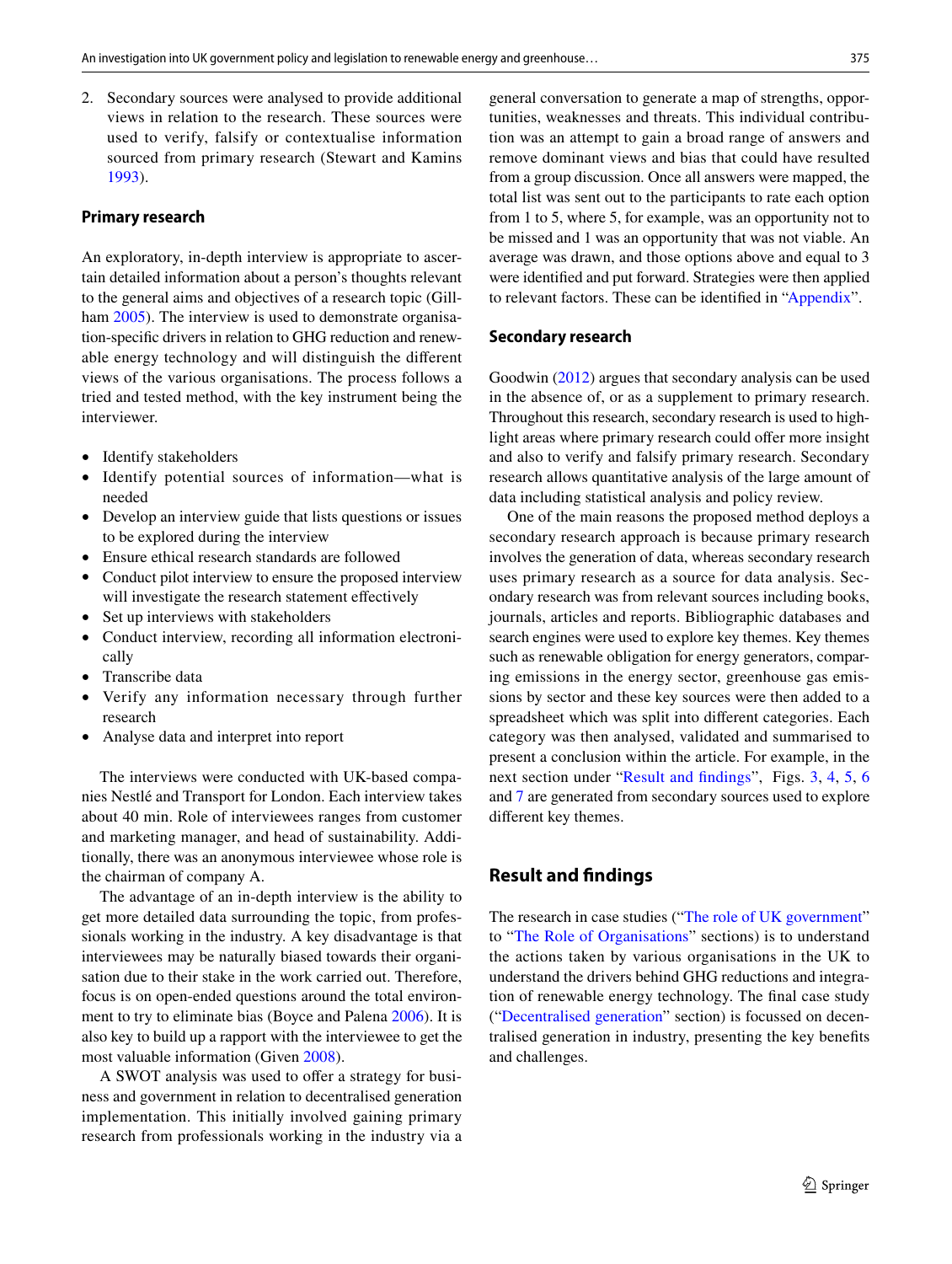[2018b](#page-14-13))

<span id="page-5-2"></span>



<span id="page-5-0"></span>**Fig. 3** Buy-out and mutualisation ceiling 2010–2017 (Ofgem [2018](#page-15-27))

#### <span id="page-5-1"></span>**The role of UK government**

Between 1990 and 2008, there was a steady decline in the rate of emissions at approximately 10 MtCO2e per year. As seen in Fig. [2](#page-5-2), there is a turning point between 2008 and 2009 where the emissions reduced by 57 MtCO2e. This is most likely due to the economic crises and the subsequent collapse in the economy. The fnancial crash resulted in the UK gross domestic product (GDP) decreasing by 17.6% and \$507 billion resulting in the deceleration of industrial output which would have had a significant effect on GHG emissions (Campello et al. [2010](#page-14-12)). The trend, however, continues and in between 2009 and 2016 GHG emissions reduce at an average rate of 14.5 MtCO2e per year.

The renewable obligation (RO) was introduced as a UK policy in 2002, and Fig. [3](#page-5-0) shows that between 2002 and 2009 the effective price per unit rose by  $0.27 \text{ f/kWh}$ . Furthermore, from 2009 through to 2017 the efective price per unit rose by 1.04 £/kWh with an average YoY increase of 0.18 £/kWh (Ofgem [2018\)](#page-15-27). Figure [4](#page-6-0) shows that the increase in efective unit price has an inverse correlation with respect to the amount of GHG produced by the energy supply sector. In an investigation into the policy of a renewable portfolio standard, Sun and Nie ([2015\)](#page-15-28) conclude that schemes such as RO worldwide are effective in reducing carbon emissions.

As seen in Fig. [5](#page-6-1), since 1990 the energy supply sector had the largest impact on the reduction of GHGs (BEIS [2018b](#page-14-13)). This 56% reduction has resulted in 157.7 MtCO2e not being emitted into the atmosphere per year compared with 1990 baseline. The energy supply sector now accounts for 21% of total emissions compared with 34.9% in 1990. Further analysis shows that the biggest YoY reduction in GHG emissions happened between 2012 and 2016 at an average rate of 20.7 MtCO2e per year, compared with the average decrease of 6 MtCO2 per year between 1990 and 2016.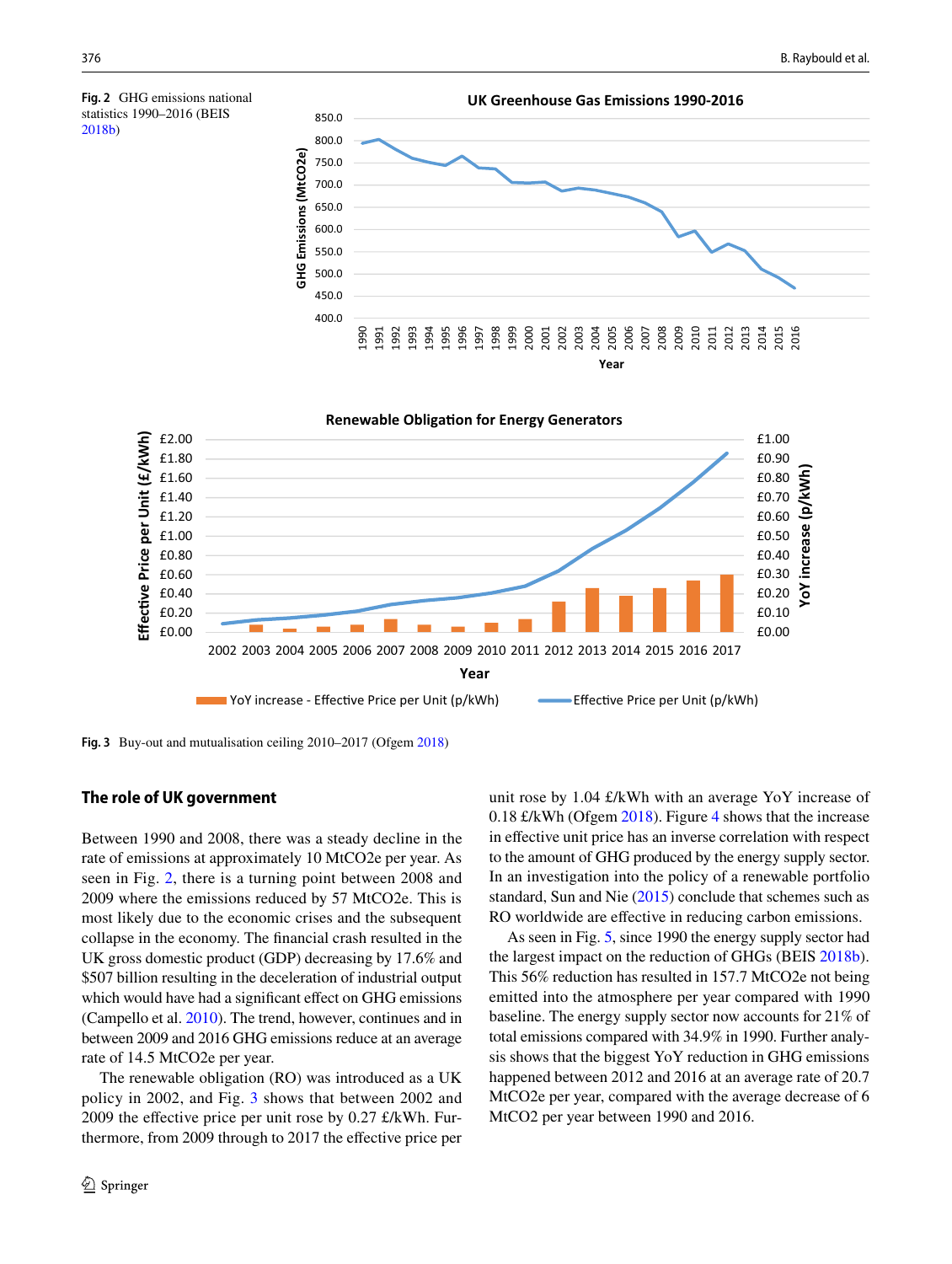

**Comparing the Introduction of the RO with Emissions in the Energy Sector** 

<span id="page-6-0"></span>**Fig. 4** (RO) buy-out and mutualisation ceiling 2010–2017(Ofgem [2018\)](#page-15-27) and UK GHG emissions 1990–2016 (BEIS [2018a](#page-14-3))

<span id="page-6-1"></span>

<span id="page-6-2"></span>**Fig. 6** Feed in tarifs: commissioned installations by month, December 2017 (BEIS [2017a](#page-14-0))

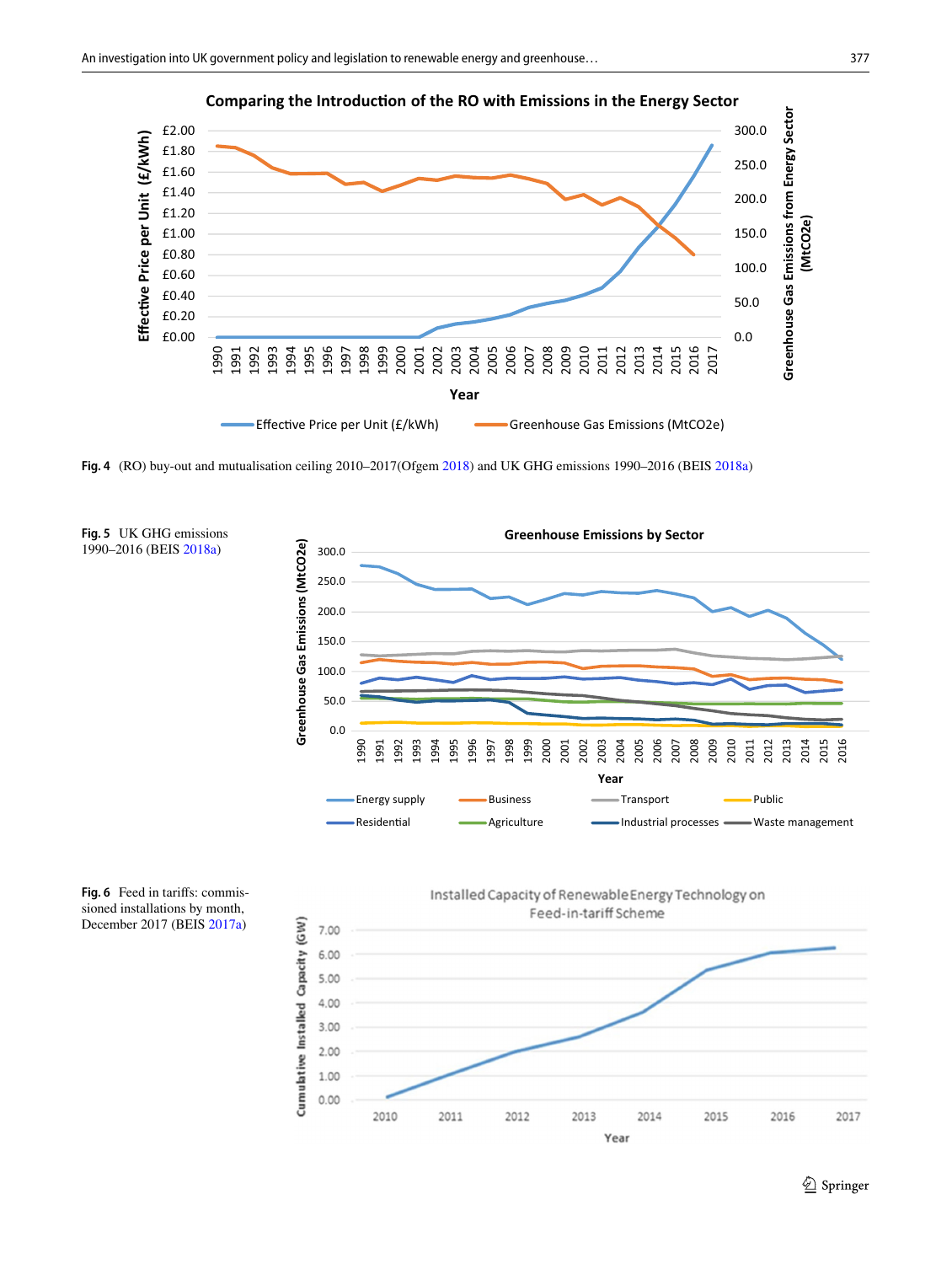

<span id="page-7-0"></span>**Fig. 7** Fuel used in electricity generation and electricity supplied (BEIS [2018b](#page-14-13))

Figure [6](#page-6-2) shows that the cumulative capacity commissioned by the FiT scheme rose from 117 MW in 2010 to 6251.7 MW in 2017 resulting in a net increase of 6134.7 MW of capacity in the UK. In 2016, this resulted in 20% of total installed renewable capacity falling under the FiT scheme. Sun and Nie [\(2015\)](#page-15-28) have identifed that FiTs around the world are widely recognised as being a key driver in increasing the amount of installed capacity of renewable energy.

An interview was conducted with Transport for London (TfL) to understand how government organisations are working to reduce GHG emissions. It was discussed in the interview that the implementation of the ultra-low emissions zone (ULEZ) in London is scheduled for 2019 which will aim to incentivise low-emission vehicles with the aim to reduce pollution from cars in the capital. Benefts will be a cleaner London and will showcase the UK as a leader in GHG emission reduction incentives.

With the transport sector now accounting for the largest percentage of GHG emissions of any sector, TfL, amongst other organisations, is implementing changes to combat climate change. TfL commented that "Climate change is the number one issue impacting transport in the UK and around the world today. In London, we want eighty per cent of all journeys to be made by foot, walking, running, cycling or public transport and all new road vehicles driving in London to be zero emission by 2040".

At the end of 2016, 25% of total electricity generation in the UK was met by renewable energy technology as shown in Fig. [7.](#page-7-0) In order to meet the 2020 target of 30%, another 18.8 TWh of electricity generation will be needed assuming demand stays same. Members of Parliament on the climate change committee reportedly warned that the UK, at its current rate, is likely to fail in its 2020 commitments (Cowburn [2017](#page-15-29)).

One key issue that has been argued is that policy needs to be focussed on broader investment conditions (OECD [2017](#page-15-30)). The Organisation for Economic Co-operation and Development (OECD) have highlighted that lack of a fnancial framework around climate change investment has led to a difficult market to drive change (Ang et al. [2017](#page-14-14)). Changes to banking regulations over the last decade have meant longterm debt financing has been more difficult to secure which afects funding of capital investment into renewable projects. The UK government responded to this issue by initiating the setup of the Green Investment Bank in 2012. In 2016, £770 million was committed for capital investment, resulting in 30 projects being fnanced. In 2016, this resulted in an additional 13,428 GWh potential generation in the UK (The Green Investment Bank [2016](#page-16-2)).

BEIS presented The Clean Growth Strategy in 2017 (BEIS [2017a](#page-14-0)), which sets out the plan for clean economic growth up to 2050. Between 2015 and 2021, the government has committed to invest £2.5 billion in low-carbon innovation, with an additional £4.7 billion from the National Productivity Investment fund, which represents "the largest increase in public spending on UK science, research and innovation since 1979" (HM Treasury [2016\)](#page-15-31). The report sets out where the funding will be allocated, detailing 73% being shared between transport, power and cross-sector. It is argued that the key role for government in aiding the green growth in economy is to set out the framework for action across the economy. The report suggests business, civil society and people will be key drivers in delivering key changes.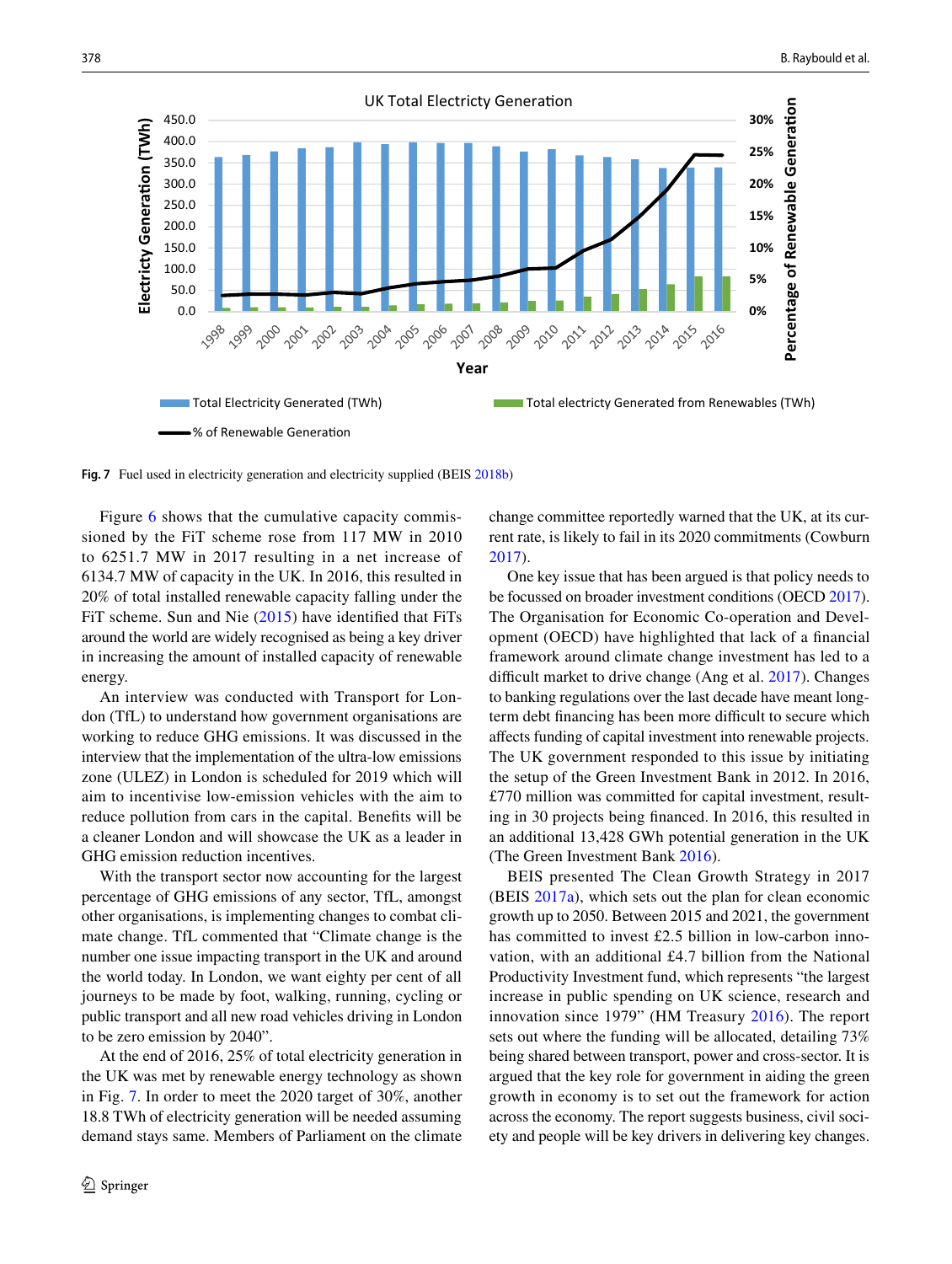#### <span id="page-8-2"></span>**The role of UK businesses**

Nestlé has made efforts to work towards a sustainable supply chain by procuring 80% of their resources from audited and compliant suppliers by 2020. Nestlé UK&I commented on the drivers of sustainability within the industry, "Traceability and accountability are now key drivers of consumer behaviour, and it is necessary to ensure that companies are sourcing. Unsustainable practice today could result in a more volatile global supply chain, with increased costs and risk associated with procuring raw materials".

However, it is argued that business sustainability should be driven by the improvement to bottom line fnances. The CEO of General Electric announced that increased revenues and competitiveness must be the primary focus of environ-mental sustainability efforts (Epstein and Westbrook [2001](#page-15-32)). This argument was replicated by "Company A" who highlighted fnances are the driver of capital investment: "There's a big driver on company's reputation. When a company has a capital expenditure opportunity, they would usually require a maximum of three years before they hit the break-even point. However, they wouldn't have seen that break-even point on the capital until nine or ten years down the line".

Responsibility for shareholder return has been argued to drive investment decisions. In all ten of the world's top ten companies, growth and responsibility to shareholders are part of their key strategy in some description. "Company A" explained: "Externally corporations always promote the benefts of what they are doing, but internally, because a business is a business and there is a responsibility to give back to the shareholders, everything comes back to money".

Onsite decentralised generation can contribute to both energy and carbon savings for an organisation. In 2012, Kraft foods commissioned a combined heat and power system which used waste coffee to generate power and heat which served the site. The overall project resulted in an electrical capacity of 250 kW and thermal capacity of 265 kW which resulted in 1400 t of GHG being saved annually through  $CO<sub>2</sub>$  neutral production (Kraft Foods [2012](#page-15-33)).

PPAs can establish more stable energy prices for the future, whilst contributing to the addition of new renewable energy resources. Nestlé UK has recently demonstrated their commitments to renewable energy by committing to a PPA with Community Wind power. This investment will provide almost half of the electricity needed for its UK operations and will serve for at least 15 years. Nestlé UK commented:

This is a newly commissioned wind farm, generating new energy, creating capacity that didn't previously exist and capable of providing half of our electricity needs. It's a proud moment for us and means we have reached another key milestone in our efforts to become a sustainable business.

Marks and Spencer highlighted that they have over 2,000 suppliers sourcing from an estimated 20,000 farms and 100,000 small holdings, with over 2 million individuals being involved in the global supply chain, this identifes that a proportion of a manufacturers product comes from third party suppliers (Marks and Spencer [2018\)](#page-15-34). GSK demonstrated this issue by publishing their carbon footprint evaluation (GSK [2015\)](#page-15-35). This identifed that 51% of its total carbon contribution came from purchased goods and services which was valued at 10.5 MtCO2e per year. This compared with only 18% of its total carbon emissions coming from operations and logistics that the company has direct control over. The fnal 31% was evaluated to be at the consumer end in product use and disposal. "Company A" confrmed this argument commenting: "For most businesses, the biggest carbon footprint is coming from their supplier, which they don't have direct control over. They can obviously have influence by not offering business, but in reality, they can't really do that".

#### <span id="page-8-0"></span>**The role of organisations**

Organisations have responded to the challenge of climate change by leveraging the strength of collaboration and power in numbers. The climate change group Renewable Energy 100 (RE100) now has over 100 members committed to procuring 100% of their energy from renewables. Commitments from business have been argued to emphasise the importance of energy management and help bring energy management into the core business strategy. Offering advice and guidance for renewable energy integration into business portfolios has helped the world's largest corporations make changes more efficiently, realising the cost savings that come from decarbonisation. Nestle agreed with this philosophy stating: "It can be challenging to stay up to date with the changing policies on a global basis and being part of the RE100 makes it easier to innovate and make changes within the business. By working with others, we can increase demand for renewable energy worldwide, reducing costs and mitigating risk".

#### <span id="page-8-1"></span>**Decentralised generation**

The 2050 carbon target brings challenges that face the electricity network across the UK. The government has proposed to decrease emissions by increasing the application of lowcarbon generation, electrifcation of the transport and heating sectors, and by decommissioning high-carbon energy generators like unabated coal by 2025 (HM Government [2017](#page-15-36)).

The ageing equipment and dated planning systems are currently used around the UK (Shezan et al. [2015\)](#page-15-37). The current value of transmission assets in the UK is estimated at approximately £13 billion. The volume increase in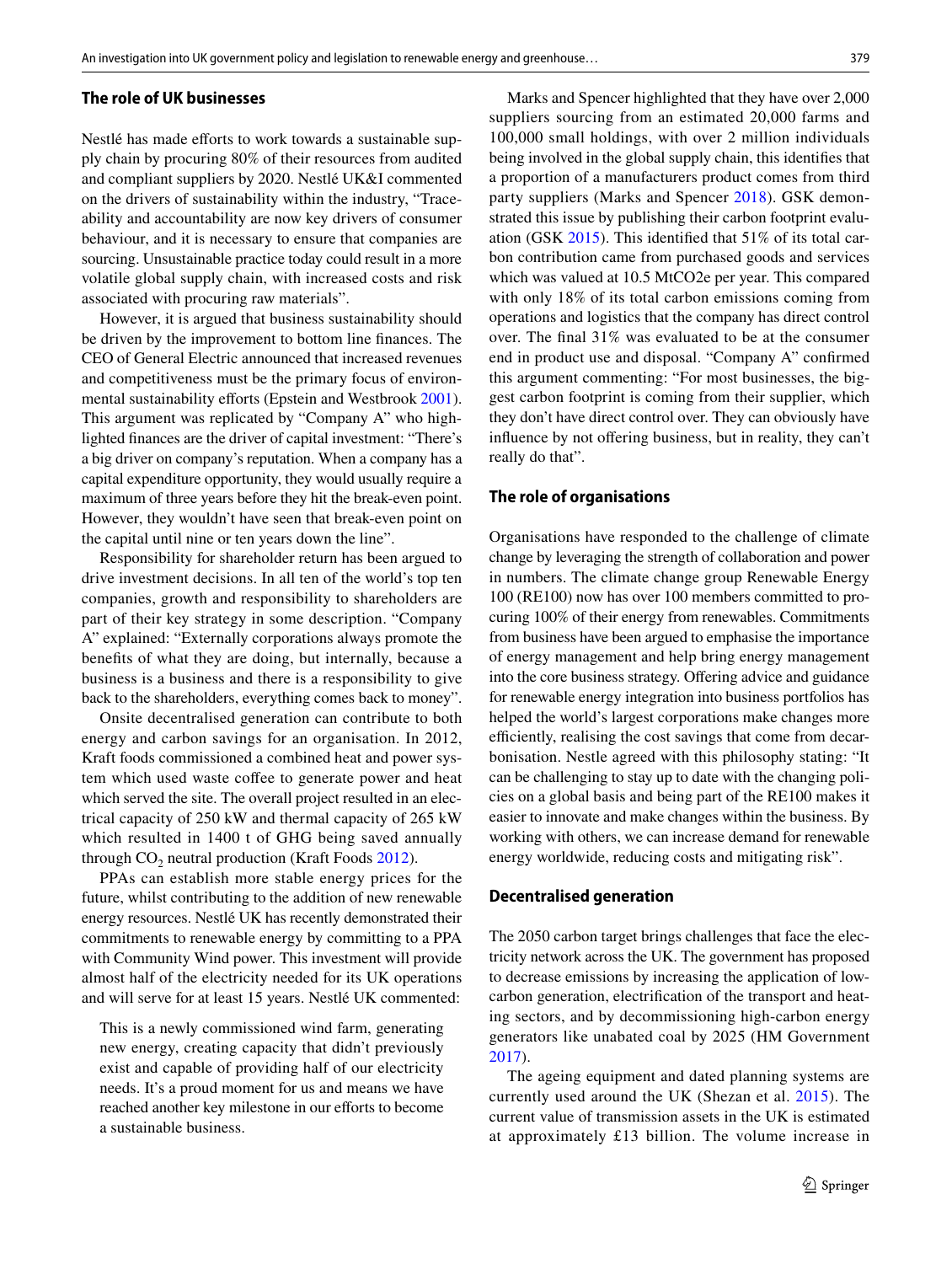renewable generation expected to 2050 will require a forecasted infrastructure upgrade of between £23 billion and £53 billion by 2030. The University of Cambridge energy policy research group acknowledges that the introduction of a functioning smart network will allow more fexibility in the system. They also pointed out that "the cost of the distribution network reinforcements could be reduced by more than 50%" (Strbac et al. [2016](#page-15-15)).

In 2006, it was estimated that DG systems accounted for less than 10% of total electricity supply in the UK (Department for Trade and Industry [2007](#page-15-38)), growing to an estimated capacity of between 8.24 and 17.30% in 2010 (Allan et al. [2015\)](#page-14-15). In the Clean Growth Strategy, the UK government identifes an additional £80 million to support deployment of necessary infrastructure changes to the UK power network. Not only does this include network upgrades, but also the implementation of a UK "Smart Grid" which will be designed to reduce the cost of energy consumption for households and business, with a forecast potential saving of £40 billion to 2050. Renewable energy deployment is a key opportunity to meeting emissions targets, and the UK government has committed to investing an additional £440 million in the smart network and further reducing the cost of renewables to advance the uptake into the private sector (BEIS [2017a](#page-14-0)).

As well as the potential of postponing upgrades to the centralised energy network, another potential opportunity is the reduction in transmission costs with the implementation of DG. Further to a reduced demand for physical transmission assets, costs are saved in energy losses through cables. Approximately 6.5% of generated electricity is lost as it is transmitted and distributed to consumers (The Association for Decentralised Energy [2016](#page-15-39)), so the implementation of decentralised network can present more efficient distribution through less waste.

It was estimated that in the past decade the rate at which the global population is using resources is fourfold the amount earth can sustain (Bjørn et al. [2017](#page-14-16)). Public concern surrounding climate change has stimulated business to become more involved in actions protecting the environment. By focusing on waste management and energy efficiency, businesses can leverage decentralised generation to incorporate sustainability into their operations and business model.

The implementation of an anaerobic digestion (AD) system at a Nestlé confectionery manufacturing site in the UK resulted in carbon and fnancial savings alongside recognition in becoming a leader on the Dow Jones Sustainability Index. During an interview, Nestle explained,

The implementation of an AD system onsite in Fawdon has allowed us to demonstrate our ability to lead the industry in sustainable manufacturing. The system reduces the sites carbon emissions by 10% and accounts for 8% of the total energy used on site.

Additionally, the implementation saves approximately £300,000 per annum through direct energy savings and incentive pay-out from the FiT, as well as a further £200,000 per annum on costs associated with disposal and discharge of waste. At a cost of approximately £3.6 million, the payback period is estimated to be 4–5 years, which is considered low risk compared to other renewable energy technologies (Clearfeau [2013](#page-15-40)). Nestle commented that "The longer payback period of 4–5 years can be justifed through our commitments to reducing our environmental impact. The installation has acted as a catalyst to help the wider business understand what actions they can take to be a sustainable business".

The Nestlé and Community Wind Power collaboration brings together capital investment from Nestlé and technical expertise from Community Wind Power to demonstrate the feasibility of ofsite DG. Large companies across the globe are using PPAs to scale up their use in renewable energy by procurement directly from the generator. Unilever demonstrates the use of PPAs can aid renewable energy commitments, and they concluded that: "Renewable energy is cost as technology costs fall and infrastructure capital costs remain at historically low rates. Power purchase agreements are a simple way to achieve this, by enabling companies to contract directly with producers of renewable energy".

One key beneft of a PPA is the ability for corporate buyers to collaborate and share risk in one renewable energy project. This risk sharing solution can be an attractive proposition for buyers without the capital necessary for an individual PPA. Another beneft of having a shared PPA is the ability to have a termination clause built into the contract. This shared option is becoming an increasingly popular choice with energy buyers, especially small and medium enterprises (SMEs) that do not need total energy generated from a wind farm (World Business Council for Sustainable Development [2016\)](#page-16-3). PPAs are generally long term of 10+ years, and this structure provides price security by hedging against market price volatility (World Business Council for Sustainable Development [2016](#page-16-3)). NRG BEIS ([2016c](#page-14-17)) renewables validated this theory by commenting that "Longterm power purchase agreements bring predictability, reduce risk and allow renewable energy developers throughout the energy system to plan, manage and fnance the new projects. These factors help drive new projects, bringing more and more renewables into the energy system".

Growing electricity demand and decommissioning of centralised energy networks create an uncertainty around energy prices and availability. Industrial electricity prices in 2016 were approximately 7.8 p/kWh, and by 2031, this is expected to rise by 56.4% to 12.2 p/kWh (BEIS [2016c](#page-14-17)).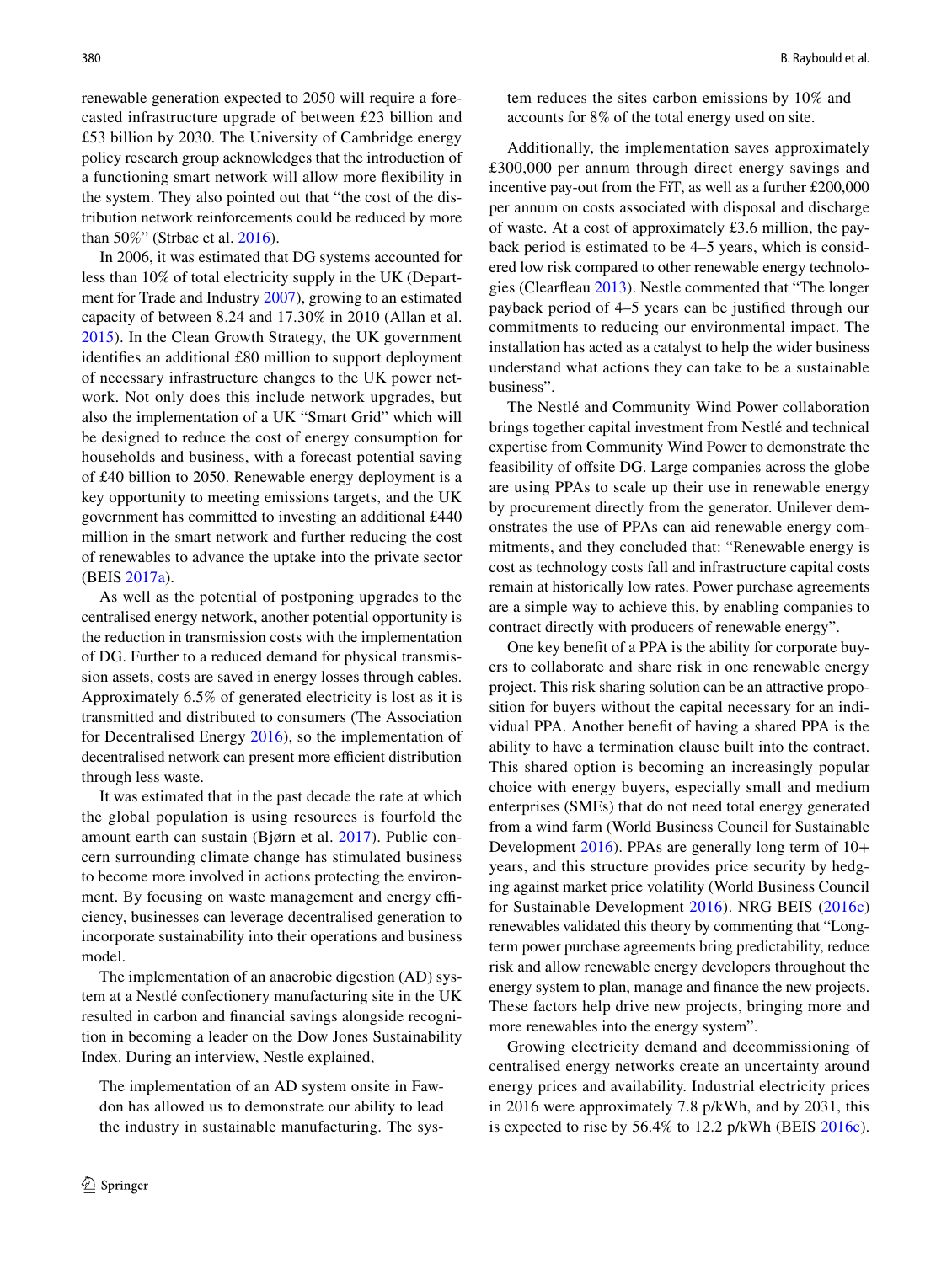<span id="page-10-0"></span>

This will have an impact on corporation overheads; thus, by investing into renewable energy, savings can be made.

The price of carbon is forecast to increase at its highest rate since 2007, reaching a peak in 2030 as shown in Fig. [8.](#page-10-0) Between 2022 and 2030, BEIS forecasts the price of carbon to increase YoY at a mean £5.5/t of  $CO<sub>2</sub>$ , to £49/t of  $CO<sub>2</sub>$ in 2030 compared with the current price of approximately £4.2/t of  $CO<sub>2</sub>$ . At over 12 times the current trading price, this will have the biggest efect on companies who make no changes to reduce their impact on carbon emissions. The use of renewable DG could provide a secure source of low carbon power for those companies that implement the technologies.

Capital investment is argued to remain a key barrier for businesses of all sizes and in particular SMEs. The cost and payback period of DG remain signifcantly longer than what is usually expected for business, with technologies typically falling between 5 and 15 years assuming continued incentivised payments of relevant schemes (Carbon Trust [2012](#page-14-18)). For SMEs it may not be commercially viable yet to invest capital into DG.

To establish a smart system where businesses can export excess energy to the grid additional connections are required. These connections cost the consumer and are made up from asset costs and the wider infrastructure costs (Ofgem [2014](#page-15-41)). It has been identifed that this can be higher than 10% of the total cost of a DG project, and these alone are identifed as barriers for DG implementation. Nestle endorses these sources arguing that:

The UK government has been relying excessively on business to facilitate the upgrade in network infrastructure in order to increase capacity. For multiple projects the connection and upgrade costs were too high. Investment from government into the network is necessary if decentralised network is truly to become integrated into business.

Technical ability in energy management has been identifed as being a barrier for businesses that have never had such an in-depth engagement in the operation (Defra [2008](#page-15-42)). The in-house team would require resources and additional technical skill which may be more than the "business as usual" previously used on energy procurement (Defra [2008](#page-15-42)). However, in large corporations where the implementation of PPAs would be benefcial economically, environmentally and socially, the gradual development of skill and experience through using professional advisors may be viable. Nestle commented,

Energy management can be a critical barrier to the adoption of decentralised energy, even if the case has been approved economically. Partnering with specialists has been a favourable option to leverage their expertise and skill in an area we continue to develop and learn in.

A SWOT analysis was conducted as described in the methodology with the aim of quantifying the benefts and challenges of decentralised generation. The tables are shown in ["Appendix: SWOT analysis"](#page-12-0). The analysis showed that the balance of the items was in favour of opportunities and strengths suggesting an offensive rather than defensive orientation to the statement "For business, it is benefcial to implement decentralised generation technology to secure carbon neutral energy, compared with traditional sourcing from the grid". Onsite generation and offsite generation were then compared against each other to offer a strategy for which could be used in industry. The results show that offsite generation provided a stronger offensive orientation compared with onsite, suggesting more benefts and less challenges.

Strategies were aligned to each signifcant factor to understand the key elements necessary to successfully implement onsite and offsite DG. With both onsite generation and offsite generation, the key strategies for business to implement DG successfully were suggested to be:

- Bring energy management into core business strategy
- Create ambitious and stretching carbon reduction targets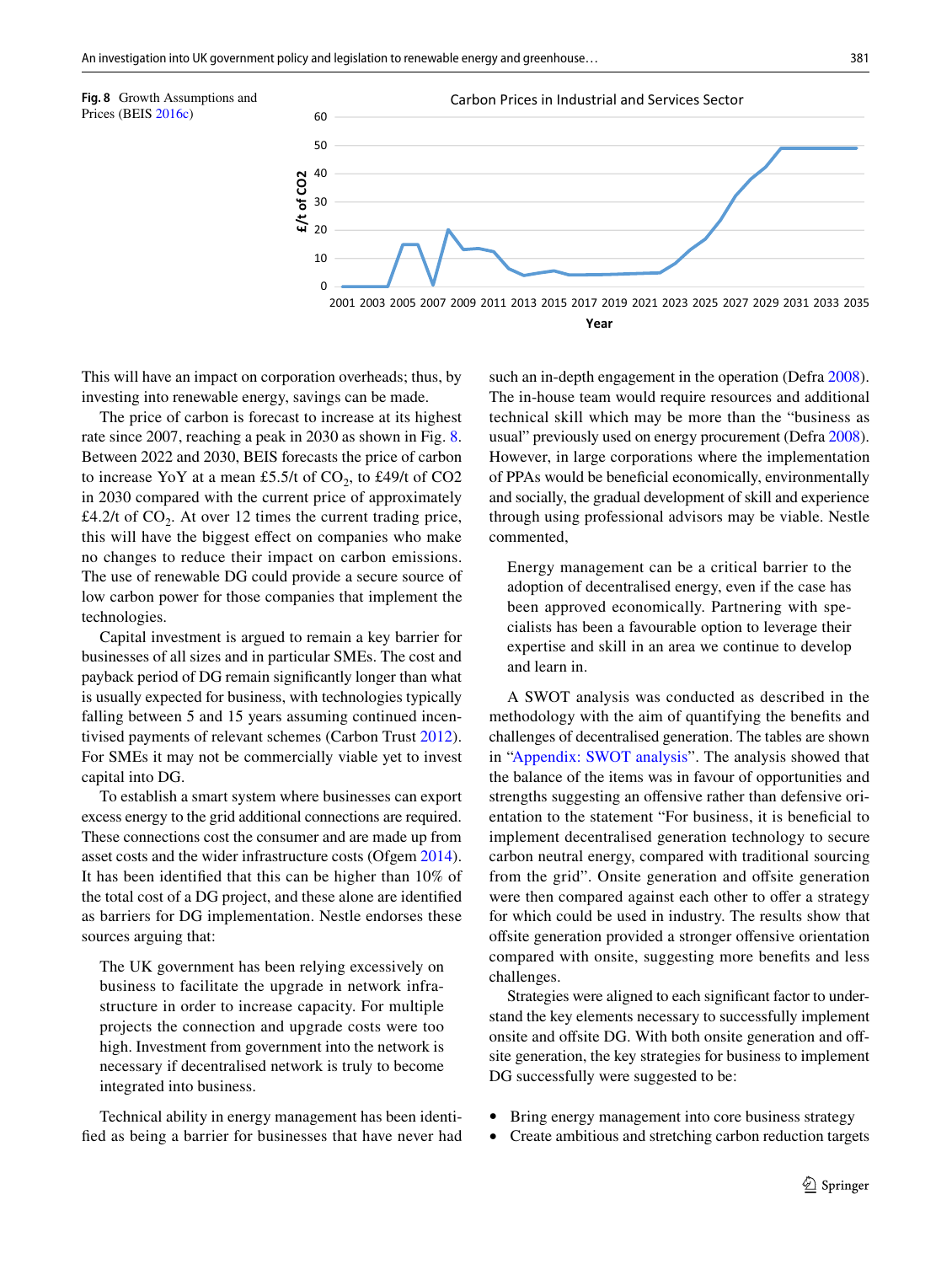• Have a mixed portfolio of sourced energy to provide reliability and fexibility

### **Discussion**

The 2009 EU Energy Directive was suggested to be an infuencer of carbon reduction in the last decade. "[The role of](#page-5-1) [UK government](#page-5-1)" section demonstrates the negative correlation between the subsequent introduction of energy policies and the acceleration in decrease of GHG emissions with the biggest decrease happening between 2009 and 2016. The achievements of the RO and FiT can be considered two of the most successful policy implementations for GHG reduction and renewable energy implementation. The fndings concur with the statement from the EU Climate group suggesting that policy and subsequent innovation have been somewhat responsible for driving the GHG reduction and implementation of renewable generation technology.

It was verifed that the energy supply sector had the biggest reduction in GHG emissions of 56% which validates government targets to afect this sector. This shows the direct impact of the FiT scheme and the positive correlation on renewable energy technology. The UK government policy has therefore had success in implementing the GHG reduction strategy and the subsequent commitment in renewable energy technology.

The UK government has announced they will primarily target the transport and power sectors with incentives and investment. Although investment will initiate the change, the UK government has called for business and society to interact with the movement for it to be successful; government will lead investment and innovation, but business will take renewables to market. It highlights the need for a less complex and more fexible trade and fnancial market. The OECD argues that traditional licensing and regulatory pathways need to be revised and amended to allow for the accelerated uptake of renewables into the energy market. The associated costs and time needed for such barriers can be deterrents for business, especially smaller investors who have less fexibility. They present data showing that such regulatory barriers have a statistically signifcant efect on investment in renewables suggesting a signifcant obstruction for investors.

It was identifed that the cost benefts associated with renewable energy savings and DG have been shown to be a key driver for business in efforts to become carbon neutral. Although benefts are attained in terms of brand reputation and corporate social responsibility, the focus for business is on mitigating risk of increasing energy prices, and long-term strategic solutions to securing energy security.

The UK government has suggested that business will need to contribute by bringing renewables to market. However, businesses have argued that the government is relying too heavily on them for investment into the electricity grid. The costly connection charges and lack of investment into the electricity infrastructure have resulted in capacity constraints, and this has to 2020 commitments being at risk. It is therefore suggested that the application of renewable energy could be accelerated if more investment was made in energy infrastructure. It has been identifed that the RE100 engages corporations to collaborate and work towards zero carbon business, using a "power in numbers" approach. The research found that the RE100 has an impact on corporate reputation, as well as bringing clarity and advice to complex energy markets which confrms the mission of stimulating businesses to achieve a net-zero carbon future for all.

Additionally, by committing to renewable energy targets with the RE100, energy management is brought into core business practice which starts to overcome the barrier to decentralised generation implementation. It was argued by "Company A" that businesses have not traditionally come together to work as one team to any large extent. In ["The](#page-8-0) [role of organisations](#page-8-0)" section, this was counter argued by Nestlé and other members of the RE100 with a conclusion that the RE100 is having a positive efect on some of the world's largest organisations and is making an impact on the accessibility to renewable energy for business.

Decentralised generation is a key implementation necessary for the UK's future electricity network, as it is for several other nations too. The benefts and challenges for business have been highlighted, and a resulting SWOT analysis has suggested DG brings more benefts than challenges for business sourcing renewable energy. The primary and secondary research shows agreement with DG implementation having a positive effect for businesses in terms of finances, corporate social responsibility and energy security. With the implementation of DG and a successful smart network, business will be able to beneft from the added visibility and fexibility by using energy away from peak times for fnancial gain. The SWOT analysis was used to compare the benefts and challenges associated with decentralised generation. The results showed that offsite generation proved to be of bigger beneft to a company to source renewable energy in comparison with onsite generation.

Increasing the resource and development allocated to energy management has been identifed as a necessary strategy to increase energy security through increased visibility, fexibility and reliability. The creation of ambitious carbon reduction targets has been suggested as a strategy for DG implementation. This approach could have a positive impact on brand reputation, challenge businesses to make real changes and help drive the decrease in LCOE of renewable technology. This would aid corporate social responsibility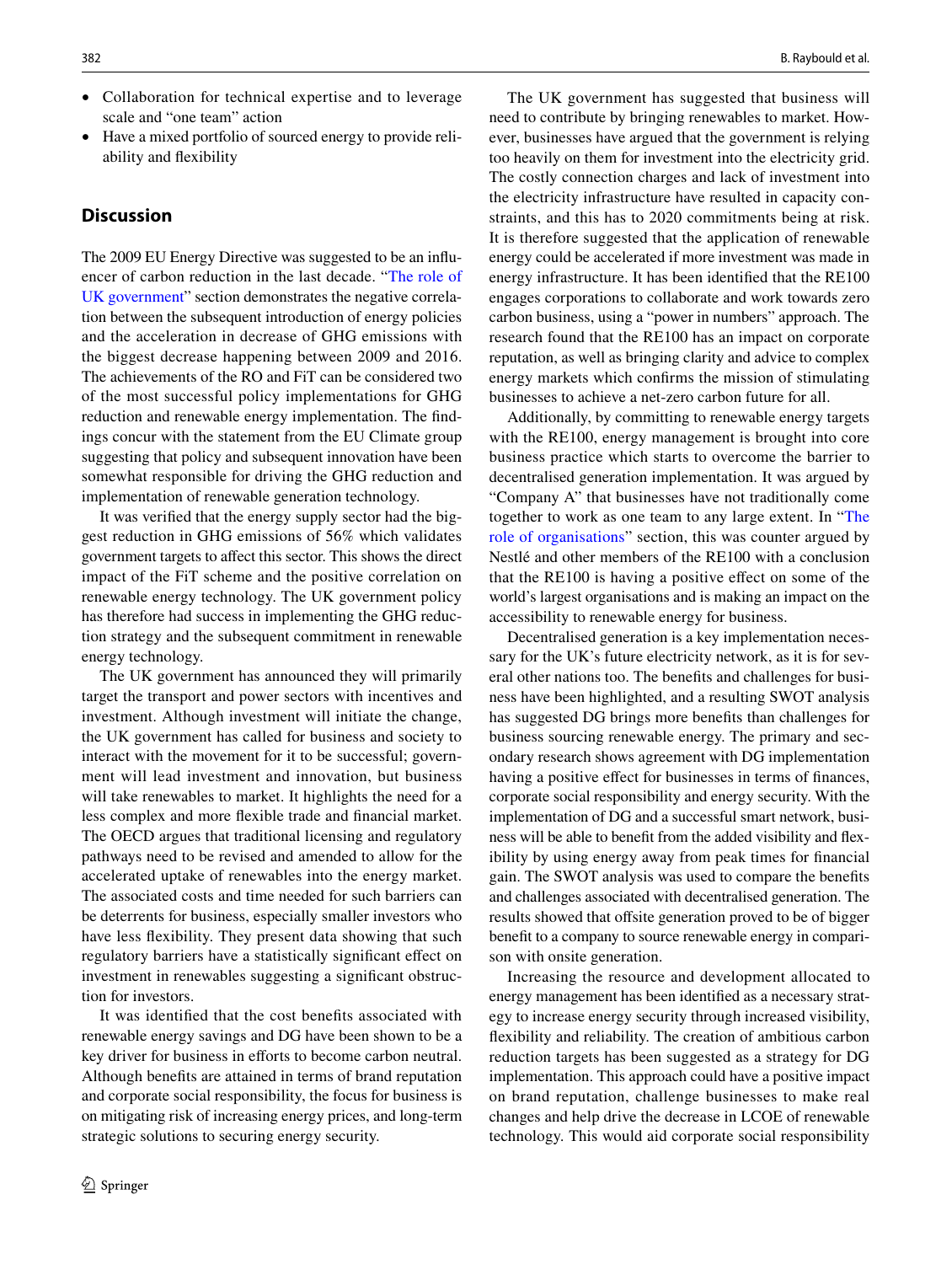and sustainable sourcing, which also indicates a fnancial beneft as discussed in "[The role of UK businesses"](#page-8-2) section.

A challenge for business implementation of DG was suggested to be a lack of expertise and practice in energy management to the scale required. Collaboration with ESCos and organisations such as the RE100 could ensure that technical management is trained throughout organisations and also aids the economies of scale necessary to further reduce the LCOE for renewables. Additional fexibility was highlighted as being a key beneft of DG in business, and a mixed portfolio can allow a business to adapt to changing energy requirements. Rather than focussing all capacity requirement on one source, the results suggest that a broader portfolio of energy income would be more beneficial.

### **Conclusions**

This research has successfully identifed the key drivers of GHG reduction based upon the UK experience. The four main fndings are as follows:

- 1. It has been concluded that government policy and legislation has been signifcant in investing in renewable energy technology, driving innovation since 1990. Business and other organisations have since collaborated to drive the uptake in renewable energy which has had a positive efect on emissions and the LCOE.
- 2. Distributed energy is verifed as being a key measure to implement renewable energy into the future electricity grid. This will beneft supply and demand by reducing capacity constraints that are inevitable without a change in the centralised energy infrastructure. For the private sector to fully integrate distributed energy, additional support is needed from government to decrease complexity of fnancial and energy markets.
- 3. Onsite generation and offsite generation have been analysed, and it concludes that both offer more benefits than challenges to drive renewable energy generation in the UK, compared with traditional fossil fuel energy sourcing. Ofsite generation was presented to provide a better alternative for more consumers compared with onsite generation.
- 4. Four key strategies have been suggested which can be incorporated into business plans. This has the potential to increase the application of decentralised generation in the business and industrial sector, thus aiding carbon reduction commitments on the path to 2050.

Further work such as strategies should be implemented into a selection of businesses in the industrial sector with the aim of accelerating the implementation of decentralised generation into the private sector. This test could then provide the basis for government legislation and policy, specifcally

around carbon reduction in the industrial sector and assistance with technical expertise. The national government (the UK in this case but equally applicable in many other countries) and sponsored organisations should establish a programme to ensure technical ability and development are available for the future electricity network. This will help the UK and other nations implement similar schemes and ensure that appropriate skill and knowledge is available to successfully build and maintain the future power grid.

**Acknowledgements** The authors would like to thank the industry professionals that collaborated with the research team and provided valuable information for this investigation, in particular Nestlé of UK & Ireland, Transport for London and an anonymous contributor from industry. This research received no specifc grant from any funding agency in the public, commercial, or not for-proft sectors.

**Open Access** This article is licensed under a Creative Commons Attribution 4.0 International License, which permits use, sharing, adaptation, distribution and reproduction in any medium or format, as long as you give appropriate credit to the original author(s) and the source, provide a link to the Creative Commons licence, and indicate if changes were made. The images or other third party material in this article are included in the article's Creative Commons licence, unless indicated otherwise in a credit line to the material. If material is not included in the article's Creative Commons licence and your intended use is not permitted by statutory regulation or exceeds the permitted use, you will need to obtain permission directly from the copyright holder. To view a copy of this licence, visit<http://creativecommons.org/licenses/by/4.0/>.

#### <span id="page-12-0"></span>**Appendix: SWOT analysis**

1. "For business, it is benefcial to implement decentralised generation technology to secure carbon neutral energy, compared with traditional sourcing from the grid".

| Strength                                       | Score |
|------------------------------------------------|-------|
| Carbon reduction commitments                   | 4.8   |
| Increased flexibility                          | 4.6   |
| Increased reliability—broader portfolio        | 4.4   |
| Increased visibility                           | 4.4   |
| Negotiable contracts                           | 4.4   |
| Securing energy at a fixed price (volatility)  | 4.2   |
| Investing in large-scale offsite—big potential | 4.2   |
| Income generating capacity                     | 4     |
| Reducing risk through multiple investors       | 3.6   |
| Reduce reliance on external companies          | 3.2   |
| Bringing energy into core business strategy    | 3     |
| Total $\geq$ 3                                 | 11    |
| Weakness                                       | Score |
| High "cap ex" investment                       | 4     |
| Lack of expertise                              |       |
| Long-term contracts                            | 3.6   |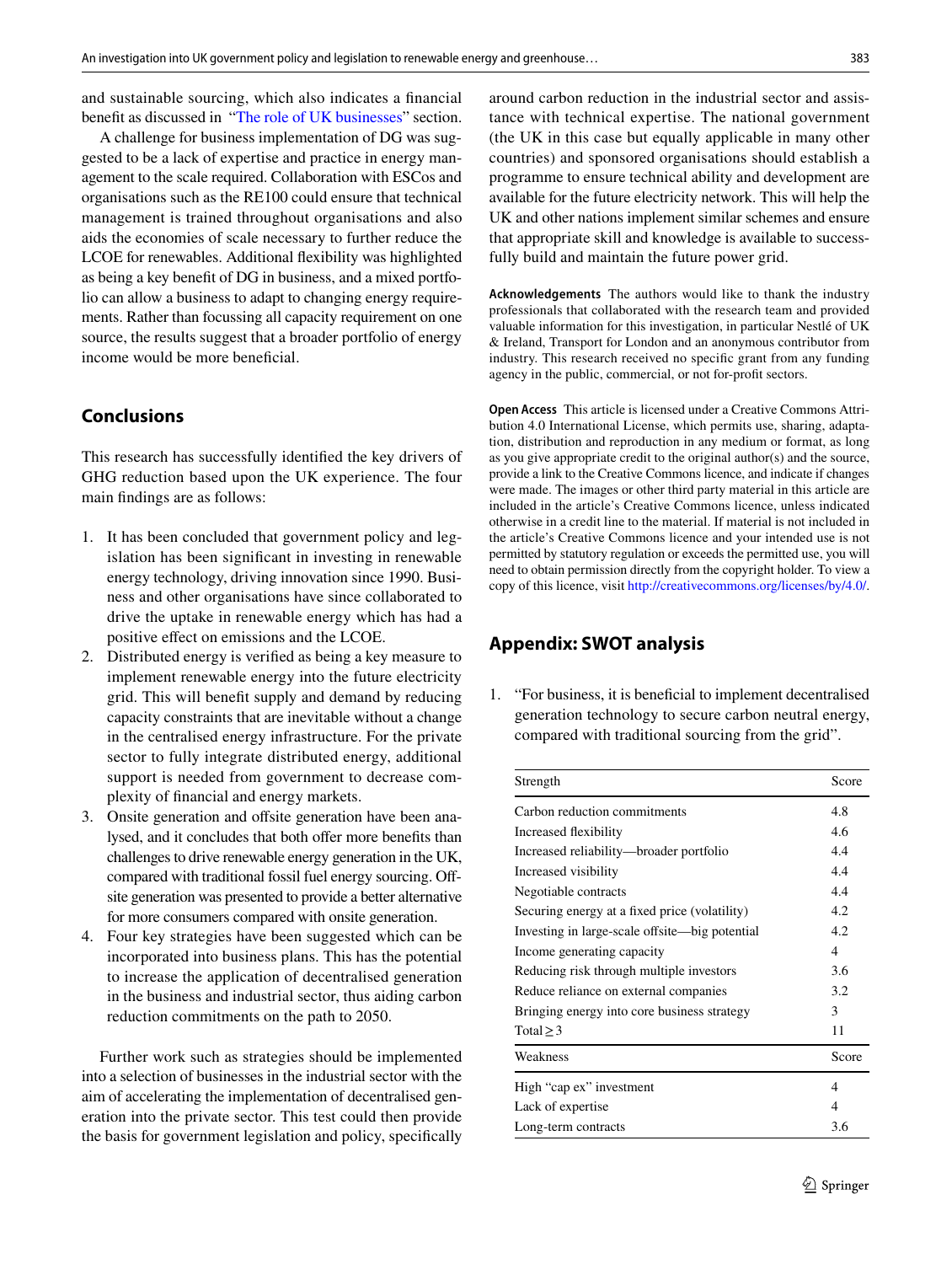| Weakness                                 | Score                   |
|------------------------------------------|-------------------------|
| Complexity of contracts                  | 3.2                     |
| Owning additional assets—Illiquid        | 3.2                     |
| Complexity of internal approval          | 3                       |
| Longer payback period                    | $\mathbf{3}$            |
| Total $\geq$ 3                           | 7                       |
| Opportunity                              | Score                   |
| Increasing sustainable resourcing        | 5                       |
| Corporate social responsibility          | 4.6                     |
| Increasing price of electricity          | 4.6                     |
| Decreasing LCOE                          | 4.2                     |
| Smart network                            | 4.2                     |
| Forecast increase in the price of carbon | 4.2                     |
| Brand reputation                         | $\overline{\mathbf{A}}$ |
| Acceleration of technology innovation    | $\overline{4}$          |
| Commitments from government              | 3.6                     |
| One team, <i>i.e.</i> RE100              | 3.6                     |
| DSR and ANM                              | 3                       |
| Total $\geq$ 3                           | 11                      |
| Threat                                   | Score                   |
| Complex energy markets and legislation   | 4.6                     |
| Matching demand and supply               | 4.4                     |
| Government relying on business           | $\overline{4}$          |
| UK infrastructure—centralised            | 3.6                     |
| Declining government fund                | 3.4                     |
| Total $\geq$ 3                           | 5                       |
|                                          |                         |

## 2. Benefts of onsite generation

| Strength                                       | Score | Strategy                                            |
|------------------------------------------------|-------|-----------------------------------------------------|
| Carbon reduction commit-<br>ments              | 4.8   | Ambitious carbon reduction<br>targets for impact    |
| Increased flexibility                          | 4.6   | Bring energy management<br>into core business model |
| Increased reliability-<br>broader portfolio    | 4.4   | Bring energy management<br>into core business model |
| Income generating capac-<br>ity                | 4     | Bring energy management<br>into core business model |
| Reduce reliance on exter-<br>nal companies     | 3.2   | Bring energy management<br>into core business model |
| Bringing energy into core<br>business strategy | 3     | Demonstrate economic<br>viability                   |
| Total $\geq$ 3                                 | 6     |                                                     |
| Weakness                                       | Score | Strategy                                            |
| High "cap ex" investment                       | 4     | Multiple investors/collabora-<br>tion               |
| Lack of expertise                              | 4     | Collaboration                                       |
| Owning additional<br>assets-Illiquid           | 3.2   | Collaboration                                       |

| Weakness                                    | Score          | Strategy                                            |
|---------------------------------------------|----------------|-----------------------------------------------------|
| Complexity of internal<br>approval          | 3              | Demonstrate economic<br>viability                   |
| Longer payback period                       | 3              | Mixed portfolio of energy<br>procurement            |
| Total $\geq$ 3                              | 5              |                                                     |
| Opportunity                                 | Score          | Strategy                                            |
| Increasing sustainable<br>resourcing        | 5              | Ambitious carbon reduction<br>targets for impact    |
| Corporate social respon-<br>sibility        | 4.6            | Ambitious carbon reduction<br>targets for impact    |
| Increasing price of elec-<br>tricity        | 4.6            | Bring energy management<br>into core business model |
| Decreasing LCOE                             | 4.2            | Leverage scale                                      |
| Smart network                               | 4.2            | Bring energy management<br>into core business model |
| Forecast increase in the<br>price of carbon | 4.2            | Bring energy management<br>into core business model |
| Brand reputation                            | $\overline{4}$ | Ambitious carbon reduction<br>targets for impact    |
| Commitments from gov-<br>ernment            | 3.6            | Collaboration                                       |
| Total $\geq$ 3                              | 8              |                                                     |
| Threat                                      | Score          | Strategy                                            |
| Complex energy markets<br>and legislation   | 4.6            | Collaboration with RE100/<br>technical experts      |
| Matching demand and<br>supply               | 4.4            | Mixed portfolio of energy<br>procurement            |
| Government relying on<br>business           | 4              | Leverage scale                                      |
| UK infrastructure-cen-<br>tralised          | 3.6            | ?                                                   |
| Declining government<br>fund                | 3.4            | ?                                                   |
| Total $\geq$ 3                              | 5              |                                                     |

### 3. Benefits of offsite DG

| Strength                                         |     | Score Strategy                                      |
|--------------------------------------------------|-----|-----------------------------------------------------|
| Carbon reduction commit-<br>ments                | 48  | Ambitious carbon reduction<br>targets for impact    |
| Increased flexibility                            | 4.6 | Bring energy management<br>into core business model |
| Increased reliability-<br>broader portfolio      | 4.4 | Bring energy management<br>into core business model |
| Increased visibility                             | 44  | Bring energy management<br>into core business model |
| Negotiable contracts                             | 44  | Collaboration with RE100/<br>technical experts      |
| Securing energy at a fixed<br>price (volatility) | 4.2 | Bring energy management<br>into core business model |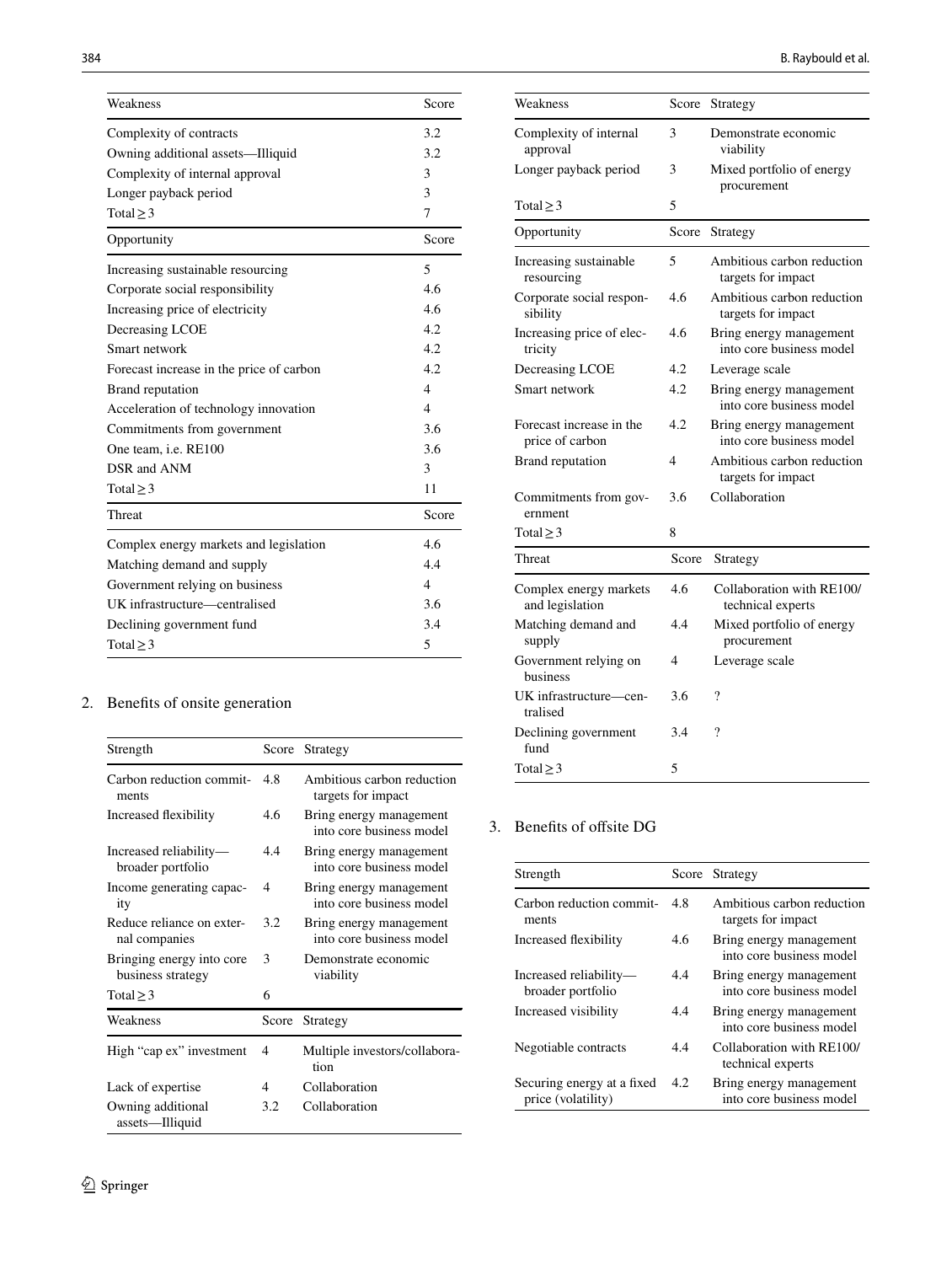| Strength                                          | Score | Strategy                                            |
|---------------------------------------------------|-------|-----------------------------------------------------|
| Investing in large-scale<br>offsite-big potential | 4.2   | Ambitious carbon reduction<br>targets for impact    |
| Income-generating capac-<br>ity                   | 4     | Bring energy management<br>into core business model |
| Reducing risk through<br>multiple investors       | 3.6   | Collaboration                                       |
| Reduce reliance on exter-<br>nal companies        | 3.2   | Bring energy management<br>into core business model |
| Bringing energy into core<br>business strategy    | 3     | Demonstrate economic<br>viability                   |
| Total $\geq$ 3                                    | 11    |                                                     |
| Weakness                                          | Score | Strategy                                            |
| High "cap ex" investment                          | 4     | Multiple investors-col-<br>laboration               |
| Long-term contracts                               | 3.6   | Termination clause                                  |
| Complexity of contracts                           | 3.2   | Collaboration with RE100/<br>technical experts      |
| Complexity of internal<br>approval                | 3     | Demonstrate economic<br>viability                   |
| Longer payback period                             | 3     | Mixed portfolio of energy<br>procurement            |
| Total $\geq$ 3                                    | 5     |                                                     |
| Opportunity                                       | Score | Strategy                                            |
| Increasing sustainable<br>resourcing              | 5     | Ambitious carbon reduction<br>targets for impact    |
| Corporate social respon-<br>sibility              | 4.6   | Ambitious carbon reduction<br>targets for impact    |
| Increasing price of elec-<br>tricity              | 4.6   | Bring energy management<br>into core business model |
| Decreasing LCOE                                   | 4.2   | Leverage scale                                      |
| Smart network                                     | 4.2   | Bring energy management<br>into core business model |
| Forecast increase in the<br>price of carbon       | 4.2   | Bring energy management<br>into core business model |
| Brand reputation                                  | 4     | Ambitious carbon reduction<br>targets for impact    |
| Acceleration of technol-<br>ogy innovation        | 4     | Collaboration                                       |
| Commitments from gov-<br>ernment                  | 3.6   | Collaboration                                       |
| One team, <i>i.e.</i> RE100                       | 3.6   | Collaboration                                       |
| DSR and ANM                                       | 3     | Bring energy management<br>into core business model |
| Total $\geq$ 3                                    | 11    |                                                     |
| Threat                                            | Score | Strategy                                            |
| Complex energy markets<br>and legislation         | 4.6   | Collaboration with RE100/<br>technical experts      |
| Matching demand and<br>supply                     | 4.4   | Mixed portfolio of energy<br>procurement            |
| Government relying on<br>business                 | 4     | Leverage scale                                      |
| UK infrastructure-cen-<br>tralised                | 3.6   | ?                                                   |
| Total $\geq$ 3                                    | 4     |                                                     |

#### **References**

- <span id="page-14-15"></span>Allan G, Eromenko I, Gilmartin M, Kockar I, McGregor P (2015) The economics of distributed energy generation: a literature review. Renew Sustain Energy Rev 42:543–556
- <span id="page-14-14"></span>Ang G, Röttgers D, Burli P (2017) The empirics of enabling investment and innovation in renewable energy. OECD Publishing, Paris, 2017, OECD Environment Working Papers, Vol. OECD Environment Working Papers
- <span id="page-14-1"></span>BEIS (2016a) Electricity generation costs. [https://www.gov.uk/gover](https://www.gov.uk/government/publications/beis-electricity-generation-costs-november-2016) [nment/publications/beis-electricity-generation-costs-november-](https://www.gov.uk/government/publications/beis-electricity-generation-costs-november-2016)[2016](https://www.gov.uk/government/publications/beis-electricity-generation-costs-november-2016). Accessed 12 Nov 2017
- <span id="page-14-2"></span>BEIS (2016b) Updated Energy and Emissions Projections 2016. [https://](https://www.gov.uk/government/publications/updated-energy-and-emissions-projections-2016) [www.gov.uk/government/publications/updated-energy-and-emiss](https://www.gov.uk/government/publications/updated-energy-and-emissions-projections-2016) [ions-projections-2016.](https://www.gov.uk/government/publications/updated-energy-and-emissions-projections-2016) Accessed 12 Nov 2017
- <span id="page-14-17"></span>BEIS (2016c) Updated energy and emissions projections: growth assumptions and prices: [https://assets.publishing.service.gov.uk/](https://assets.publishing.service.gov.uk/government/uploads/system/uploads/attachment_data/file/671187/Updated_energy_and_emissions_projections_2017.pdf) [government/uploads/system/uploads/attachment\\_data/fle/67118](https://assets.publishing.service.gov.uk/government/uploads/system/uploads/attachment_data/file/671187/Updated_energy_and_emissions_projections_2017.pdf) [7/Updated\\_energy\\_and\\_emissions\\_projections\\_2017.pdf](https://assets.publishing.service.gov.uk/government/uploads/system/uploads/attachment_data/file/671187/Updated_energy_and_emissions_projections_2017.pdf). Accessed 12 Nov 2017
- <span id="page-14-0"></span>BEIS (2017a) The Clean Growth Strategy. [https://www.gov.uk/gover](https://www.gov.uk/government/publications/clean-growth-strategy) [nment/publications/clean-growth-strategy](https://www.gov.uk/government/publications/clean-growth-strategy). Accessed 12 Nov 2017
- <span id="page-14-4"></span>BEIS (2017b) National Statistics Digest of UK Energy Statistics (DUKES) 2017 [https://www.gov.uk/government/statistics/diges](https://www.gov.uk/government/statistics/digest-of-uk-energy-statistics-dukes-2017-main-report) [t-of-uk-energy-statistics-dukes-2017-main-report](https://www.gov.uk/government/statistics/digest-of-uk-energy-statistics-dukes-2017-main-report). Accessed 12 Nov 2017
- <span id="page-14-3"></span>BEIS (2018a) Feed-in-tarifs: Commissioned Installations by month. [https://www.gov.uk/government/statistics/monthly-small-scale](https://www.gov.uk/government/statistics/monthly-small-scale-renewable-deployment) [-renewable-deployment](https://www.gov.uk/government/statistics/monthly-small-scale-renewable-deployment). Accessed 12 Nov 2017
- <span id="page-14-13"></span>BEIS (2018b) Final UK greenhouse gas emissions national statistics 1990–2016. [https://www.gov.uk/government/collections/fnal](https://www.gov.uk/government/collections/final-uk-greenhouse-gas-emissions-national-statistics) [-uk-greenhouse-gas-emissions-national-statistics](https://www.gov.uk/government/collections/final-uk-greenhouse-gas-emissions-national-statistics). Accessed 12 Nov 2017
- <span id="page-14-9"></span>Berkes F (2009) Evolution of co-management: role of knowledge generation, bridging organizations and social learning. J Environ Manag 90(5):1692–1702
- <span id="page-14-16"></span>Bjørn A, Bey N, Georg S, Røpke I, Hauschild MZ (2017) Is earth recognized as a fnite system in corporate responsibility reporting? J Clean Prod 163:106–117
- <span id="page-14-11"></span>Boyce C, Palena N (2006) Conducting in depth interviews: a guide for designing and conducting in-depth interviews for evaluation input. Pathfnder International, Watertown, p 12
- <span id="page-14-6"></span>Brulle RJ, Carmichael J, Jenkins JC (2012) Shifting public opinion on climate change: an empirical assessment of factors infuencing concern over climate change in the US, 2002–2010. Clim Change 114(2):169–188
- <span id="page-14-5"></span>Business Energy (2018) Business Electricity Pricing Information. [https](https://www.businessenergy.com/electricity/) [://www.businessenergy.com/electricity/.](https://www.businessenergy.com/electricity/) Accessed 25 March 2018
- <span id="page-14-12"></span>Campello M, Graham JR, Harvey CR (2010) The real efects of fnancial constraints: evidence from a fnancial crisis. J Financ Econ 97(3):470–487
- <span id="page-14-18"></span>Carbon Trust (2012) Making sense of renewable energy technologies: Opportunities for business. [https://www.carbontrust.com/media](https://www.carbontrust.com/media/63632/ctg011-renewable-energy-technologies.pdf) [/63632/ctg011-renewable-energy-technologies.pdf](https://www.carbontrust.com/media/63632/ctg011-renewable-energy-technologies.pdf). Accessed 25 March 2018
- <span id="page-14-8"></span>Carley S (2009) Distributed generation: an empirical analysis of primary motivators. Energy Policy 37(5):1648–1659
- <span id="page-14-10"></span>Chen W, Yin H (2017) Optimal subsidy in promoting distributed renewable energy generation based on policy beneft. Clean Technol Environ Policy 19(1):225–233
- <span id="page-14-7"></span>Chmutina K, Goodier CI (2014) Alternative future energy pathways: assessment of the potential of innovative decentralised energy systems in the UK. Energy Policy 66:62–72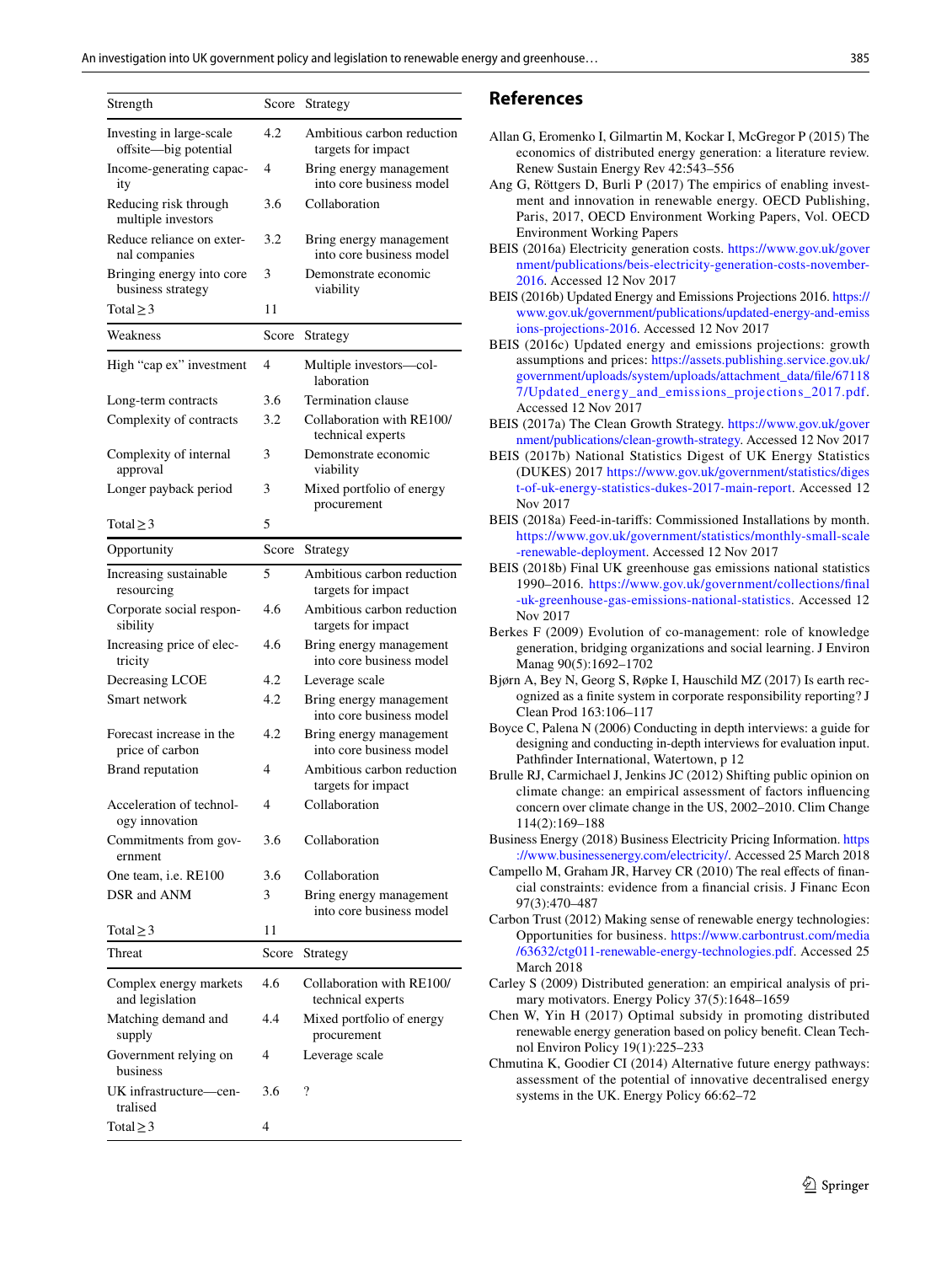- <span id="page-15-40"></span>Clearfeau (2013) Nestle Fawdon Factory AD Plant. [http://clearfeau](http://clearfleau.com/portfolio/nestle-fawdon-factory-ad-plant/) [.com/portfolio/nestle-fawdon-factory-ad-plant/.](http://clearfleau.com/portfolio/nestle-fawdon-factory-ad-plant/) Accessed 25 March 2018
- <span id="page-15-29"></span>Cowburn A (2017) Government preparing to scrap EU's green energy targets after Brexit. [https://www.independent.co.uk/news/uk/](https://www.independent.co.uk/news/uk/politics/government-preparing-to-scrap-eu-s-green-energy-targets-after-brexit-a7684771.html) [politics/government-preparing-to-scrap-eu-s-green-energy-targe](https://www.independent.co.uk/news/uk/politics/government-preparing-to-scrap-eu-s-green-energy-targets-after-brexit-a7684771.html) [ts-after-brexit-a7684771.html.](https://www.independent.co.uk/news/uk/politics/government-preparing-to-scrap-eu-s-green-energy-targets-after-brexit-a7684771.html) Accessed 25 March 2018
- <span id="page-15-18"></span>DECC (2014) Smart Grid Vision and Route map. [https://assets.publi](https://assets.publishing.service.gov.uk/government/uploads/system/uploads/attachment_data/file/285417/Smart_Grid_Vision_and_RoutemapFINAL.pdf) [shing.service.gov.uk/government/uploads/system/uploads/attac](https://assets.publishing.service.gov.uk/government/uploads/system/uploads/attachment_data/file/285417/Smart_Grid_Vision_and_RoutemapFINAL.pdf) [hment\\_data/fle/285417/Smart\\_Grid\\_Vision\\_and\\_RoutemapFI](https://assets.publishing.service.gov.uk/government/uploads/system/uploads/attachment_data/file/285417/Smart_Grid_Vision_and_RoutemapFINAL.pdf) [NAL.pdf](https://assets.publishing.service.gov.uk/government/uploads/system/uploads/attachment_data/file/285417/Smart_Grid_Vision_and_RoutemapFINAL.pdf). Accessed 25 March 2018
- <span id="page-15-42"></span>Defra (2008) Decentralised energy. Business opportunity in resource efficiency and carbon management. [https://www.cisl.cam.ac.uk/](https://www.cisl.cam.ac.uk/publications/archive-publications/decentralised-energy) [publications/archive-publications/decentralised-energy](https://www.cisl.cam.ac.uk/publications/archive-publications/decentralised-energy). Accessed 25 March 2018
- <span id="page-15-38"></span>Department for Trade and Industry (2007) Review of distributed generation. [https://www.ofgem.gov.uk/ofgem-publications/52326/](https://www.ofgem.gov.uk/ofgem-publications/52326/review-distributed-generation.pdf) [review-distributed-generation.pdf](https://www.ofgem.gov.uk/ofgem-publications/52326/review-distributed-generation.pdf) (Accessed 25.03.2018)
- <span id="page-15-9"></span>Directive 2009/28/EC (2009) [https://eur-lex.europa.eu/legal-content/](https://eur-lex.europa.eu/legal-content/EN/ALL/%3furi%3dcelex%253A32009L0028) [EN/ALL/?uri=celex%3A32009L0028.](https://eur-lex.europa.eu/legal-content/EN/ALL/%3furi%3dcelex%253A32009L0028) Accessed 25 March 2018
- <span id="page-15-0"></span>Ellabban O, Abu-Rub H, Blaabjerg F (2014) Renewable energy resources: current status, future prospects and their enabling technology. Renew Sustain Energy Rev 39:748–764
- <span id="page-15-19"></span>Energy and Climate Change Committee (2016) Low Carbon Network Infrastructure. [https://publications.parliament.uk/pa/cm201617/](https://publications.parliament.uk/pa/cm201617/cmselect/cmenergy/267/267.pdf) [cmselect/cmenergy/267/267.pdf](https://publications.parliament.uk/pa/cm201617/cmselect/cmenergy/267/267.pdf). Accessed 25 March 2018
- <span id="page-15-6"></span>Energy-UK (2017) Electricity Generation. Energy-UK.org. [https://](https://www.energy-uk.org.uk/energy-industry/electricity-generation.html) [www.energy-uk.org.uk/energy-industry/electricity-generation](https://www.energy-uk.org.uk/energy-industry/electricity-generation.html) [.html.](https://www.energy-uk.org.uk/energy-industry/electricity-generation.html) Accessed 25 March 2018
- <span id="page-15-14"></span>Epstein MJ, Buhovac AR (2008) Making sustainability work/best practices in managing and measuring corporate social, environmental and economic impacts, 2nd edn. Greenleaf Publishing Ltd., Sheffield
- <span id="page-15-32"></span>Epstein MJ, Westbrook RA (2001) Linking actions to profts in strategic decision making. MIT Sloan Management, Massachusetts, pp 39–49
- <span id="page-15-10"></span>EU ETS (2018) EU Emissions Trading System, Climate Action. [https](https://ec.europa.eu/clima/policies/ets_en) [://ec.europa.eu/clima/policies/ets\\_en.](https://ec.europa.eu/clima/policies/ets_en) Accessed 25 March 2018
- <span id="page-15-11"></span>European Commission (2017) Two years after Paris Progress: towards meeting the EU's climate commitments. [https://ec.europa.eu/](https://ec.europa.eu/clima/sites/clima/files/strategies/progress/docs/swd_2017_xxx_en.pdf) [clima/sites/clima/fles/strategies/progress/docs/swd\\_2017\\_xxx\\_](https://ec.europa.eu/clima/sites/clima/files/strategies/progress/docs/swd_2017_xxx_en.pdf) [en.pdf.](https://ec.europa.eu/clima/sites/clima/files/strategies/progress/docs/swd_2017_xxx_en.pdf) Assessed 12 Nov 2017
- <span id="page-15-1"></span>Gielen D, Boshell F, Saygin D, Bazilian MD, Wagner N, Gorini R (2019) The role of renewable energy in the global energy transformation. Energy Strategy Rev 24:38–50
- <span id="page-15-24"></span>Gillham B (2005) Research interviewing: the range of techniques: a practical guide. McGraw-Hill Education, New York
- <span id="page-15-25"></span>Given LM (2008) The SAGE encyclopedia of qualitative research methods. SAGE, Los Angeles
- <span id="page-15-26"></span>Goodwin J (ed) (2012) SAGE secondary data analysis. Sage.
- <span id="page-15-35"></span>GSK (2015) Detailed carbon value chain. GSK.com. [https://www.](https://www.gsk.com/media/3632/detailed-carbon-value-chain.pdf) [gsk.com/media/3632/detailed-carbon-value-chain.pdf.](https://www.gsk.com/media/3632/detailed-carbon-value-chain.pdf) Assessed 12 Nov 2017
- <span id="page-15-36"></span>HM Government (2017) The Clean Growth Strategy. [https://www.gov.](https://www.gov.uk/government/publications/clean-growth-strategy) [uk/government/publications/clean-growth-strategy](https://www.gov.uk/government/publications/clean-growth-strategy). Assessed 12 Nov 2017
- <span id="page-15-31"></span>HM Treasury (2016) Autumn Statement 2016. [https://www.gov.uk/](https://www.gov.uk/government/topical-events/autumn-statement-2016) [government/topical-events/autumn-statement-2016](https://www.gov.uk/government/topical-events/autumn-statement-2016). Assessed 12 Nov 2017
- <span id="page-15-20"></span>Ho WS, Hashim H, Lim JS, Klemeš JJ (2013) Combined design and load shifting for distributed energy system. Clean Technol Environ Policy 15(3):433–444
- <span id="page-15-16"></span>Ho WS, Khor CS, Hashim H, Lim JS, Ashina S, Herran DS (2015) Optimal operation of a distributed energy generation system for a sustainable palm oil-based eco-community. Clean Technol Environ Policy 17(6):1597–1617
- <span id="page-15-5"></span>IEA (2017) International Energy Agency, [www.iea.org/publications/](http://www.iea.org/publications/renewables2017/) [renewables2017/.](http://www.iea.org/publications/renewables2017/) Assessed 12 Nov 2017
- <span id="page-15-22"></span>Imperial College London and Element Energy (2014) Infrastructure in a low-carbon energy system to 2030: Transmission and distribution—Final report for the committee on climate change
- <span id="page-15-13"></span>Jolly A (2014) Clean tech, clean profts: using efective innovation and sustainable business practices to win in the new low-carbon economy. Kogan Page Limited, London
- <span id="page-15-2"></span>Kaundinya DP, Balachandra P, Ravindranath NH (2009) Gridconnected versus stand-alone energy systems for decentralized power—a review of literature. Renew Sustain Energy Rev 13(8):2041–2050
- <span id="page-15-33"></span>Kraft Foods (2012) Case Studies: 2G. [https://www.theade.co.uk/asset](https://www.theade.co.uk/assets/docs/case-studies/2GKraftFoods.pdf) [s/docs/case-studies/2GKraftFoods.pdf](https://www.theade.co.uk/assets/docs/case-studies/2GKraftFoods.pdf). Assessed 12 Nov 2017
- <span id="page-15-7"></span>Mardoyan A, Braun P (2015) Analysis of Czech subsidies for solid biofuels. Int J Green Energy 12(4):405–408
- <span id="page-15-34"></span>Marks and Spencer (2018) Responsible sourcing, [https://corporate.](https://corporate.marksandspencer.com/plan-a/business-wide/responsible-sourcing) [marksandspencer.com/plan-a/business-wide/responsible-sourc](https://corporate.marksandspencer.com/plan-a/business-wide/responsible-sourcing) [ing](https://corporate.marksandspencer.com/plan-a/business-wide/responsible-sourcing). Assessed 12 Nov 2017
- <span id="page-15-8"></span>Maroušek J, Hašková S, Zeman R, Váchal J, Vaníčková R (2015) Assessing the implications of EU subsidy policy on renewable energy in Czech Republic. Clean Technol Environ Policy 17(2):549–554
- <span id="page-15-17"></span>Maroušek J, Stehel V, Vochozka M, Maroušková A, Kolář L (2018) Postponing of the intracellular disintegration step improves efficiency of phytomass processing. J Clean Prod 199:173–176
- <span id="page-15-30"></span>OECD (2017) The Government Role in Mobilising Investment and Innovation in Renewable Energy. [https://www.oecd.org/cgf/forum](https://www.oecd.org/cgfi/forum/The-governments-role-in-mobilising-investment-and-innovation-in-renewable-energy-Insights.pdf) [/The-governments-role-in-mobilising-investment-and-innovation](https://www.oecd.org/cgfi/forum/The-governments-role-in-mobilising-investment-and-innovation-in-renewable-energy-Insights.pdf) [-in-renewable-energy-Insights.pdf](https://www.oecd.org/cgfi/forum/The-governments-role-in-mobilising-investment-and-innovation-in-renewable-energy-Insights.pdf). Assessed 16 Dec 2017
- <span id="page-15-41"></span>Ofgem (2014) Community Energy Grid Connections: Working group report to the Secretary of State. [https://www.ofgem.gov.uk/publi](https://www.ofgem.gov.uk/publications-and-updates/community-energy-grid-connections-working-group-report) [cations-and-updates/community-energy-grid-connections-worki](https://www.ofgem.gov.uk/publications-and-updates/community-energy-grid-connections-working-group-report) [ng-group-report](https://www.ofgem.gov.uk/publications-and-updates/community-energy-grid-connections-working-group-report). Assessed 16 Dec 2017
- <span id="page-15-27"></span>Ofgem (2018) The Renewable Obligation. [https://www.ofgem.gov.uk/](https://www.ofgem.gov.uk/sites/default/files/docs/2014/02/buy-out_price_and_mututalisation_ceiling_2014-15_2_0.pdf) [sites/default/fles/docs/2014/02/buy-out\\_price\\_and\\_mututalisa](https://www.ofgem.gov.uk/sites/default/files/docs/2014/02/buy-out_price_and_mututalisation_ceiling_2014-15_2_0.pdf) [tion\\_ceiling\\_2014-15\\_2\\_0.pdf.](https://www.ofgem.gov.uk/sites/default/files/docs/2014/02/buy-out_price_and_mututalisation_ceiling_2014-15_2_0.pdf) Assessed 12 Nov 2017
- <span id="page-15-4"></span>Ozoemena M, Cheung WM, Hasan R (2018) Comparative LCA of technology improvement opportunities for a 1.5-MW wind turbine in the context of an onshore wind farm. Clean Technol Environ Policy 20(1):173–190
- <span id="page-15-12"></span>Pfau M, Haigh MM, Sims J, Wigley S (2008) The infuence of corporate social responsibility campaigns on public opinion. Corp Reput Rev 11(2):145–154
- <span id="page-15-37"></span>Shezan SA, Saidur R, Ullah KR, Hossain A, Chong WT, Julai S (2015) Feasibility analysis of a hybrid off-grid wind–DG-battery energy system for the eco-tourism remote areas. Clean Technol Environ Policy 17(8):2417–2430
- <span id="page-15-3"></span>Simons PJ, Cheung WM (2016) Development of a quantitative analysis system for greener and economically sustainable wind farms. J Clean Prod 133:886–898
- <span id="page-15-23"></span>Stewart DW, Kamins MA (1993) Secondary research information sources and methods, vol 4. SAGE Publications, London
- <span id="page-15-21"></span>Strbac G, Aunedi M, Pudjianto DF, Djapic P, Gammon S, Druce R (2012) Understand the balancing challenge. DECC 2012
- <span id="page-15-15"></span>Strbac G, Konstantelos I, Pollitt M, Green R (2016) Delivering futureproof energy infrastructure. Report for National Infrastructure Commission
- <span id="page-15-28"></span>Sun P, Nie PY (2015) A comparative study of feed-in tarif and renewable portfolio standard policy in renewable energy industry. Renewable Energy 74:255–262
- <span id="page-15-39"></span>The Association for Decentralised Energy (2016) Flexibility on demand Giving customers control to secure our electricity system. [https://](https://www.theade.co.uk/resources/flexibility-on-demand-giving-customers-control-to-secure-our-electricity-su) [www.theade.co.uk/resources/fexibility-on-demand-giving-custo](https://www.theade.co.uk/resources/flexibility-on-demand-giving-customers-control-to-secure-our-electricity-su) [mers-control-to-secure-our-electricity-su](https://www.theade.co.uk/resources/flexibility-on-demand-giving-customers-control-to-secure-our-electricity-su). Assessed 16 Dec 2017